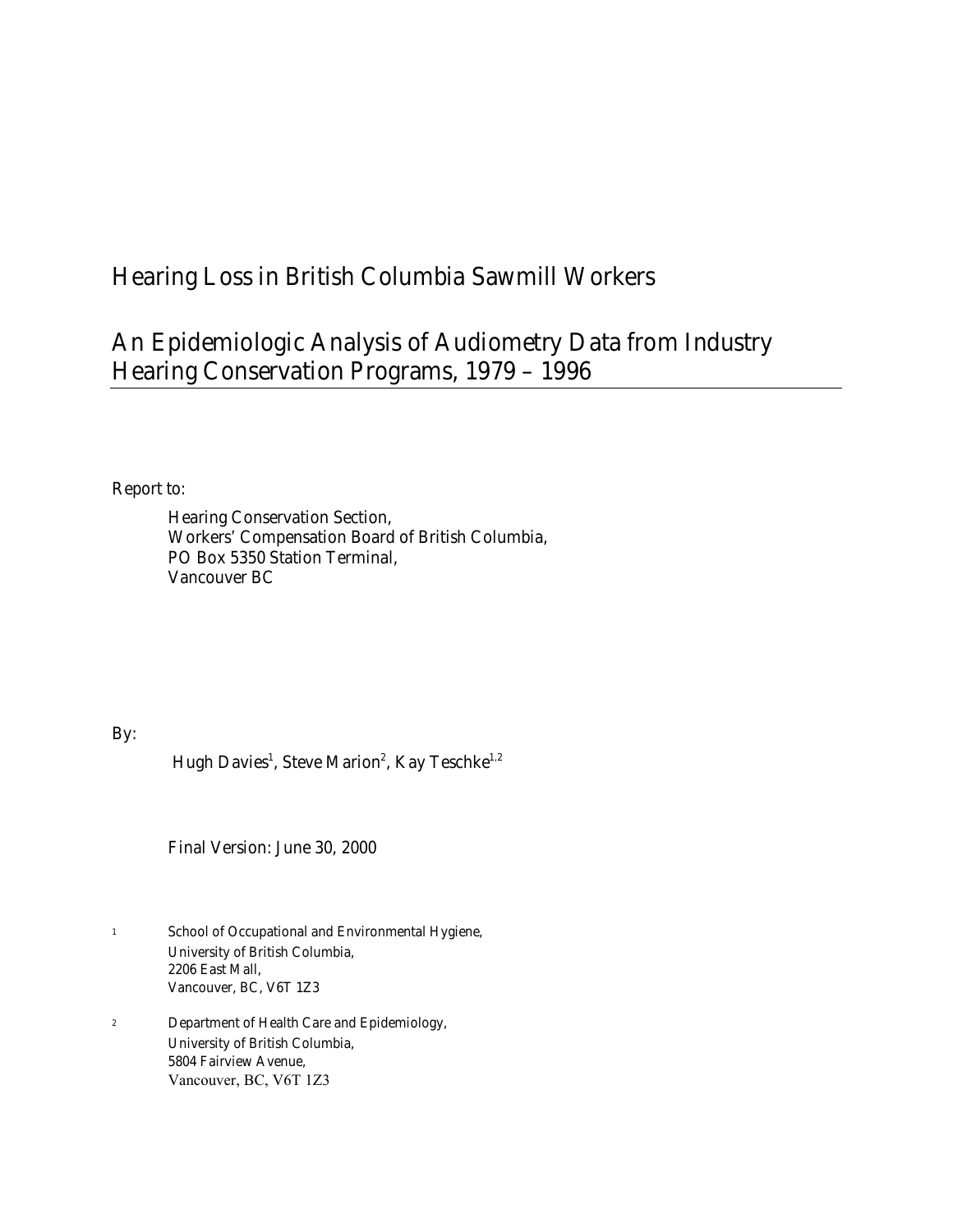### **Summary**

The purpose of this study was to investigate the relative risk of hearing loss among sawmill workers in British Columbia since the initiation of hearing conservation programs in the late 1970s. Data from two Workers' Compensation Board data bases, audiometry and noise exposure, were analyzed using epidemiologic methods to estimate the relative risks of "OSHA" standard threshold shifts associated with cumulative noise exposure and use of hearing protection devices, and to determine if the relative risks changed with time

The study utilized survival-analysis techniques to estimate the risk of threshold shifts while simultaneously controlling for multiple potential confounders. Age, a strong confounder because of its relationship to both hearing loss and cumulative noise exposure, was controlled for, but its effects were not estimated. The effects of pre-existing hearing loss at initial hearing test, and non-occupational noise exposure, were estimated.

The results indicated that there was an increased risk of hearing loss among sawmill workers, and that the relative risk increased with increasing cumulative noise exposure, reaching 6.6 in the most highly exposed group (an increase of 560%). The use of hearing protection was shown to have a protective effect, reducing the risk of hearing loss by approximately 30%. While calendar year itself was not predictive of threshold shift, the year in which a person had their first hearing test was: those entering hearing conservation programs after 1988 had a 30% reduced risk of threshold shift.

To improve the utility of WCB data for future research, recommendations were made to improve data collection and quality control. In addition, it would be useful to obtain more audiometry data from employees in noisy industries who themselves are not exposed, to provide an unexposed comparison group for epidemiologic analyses such as this.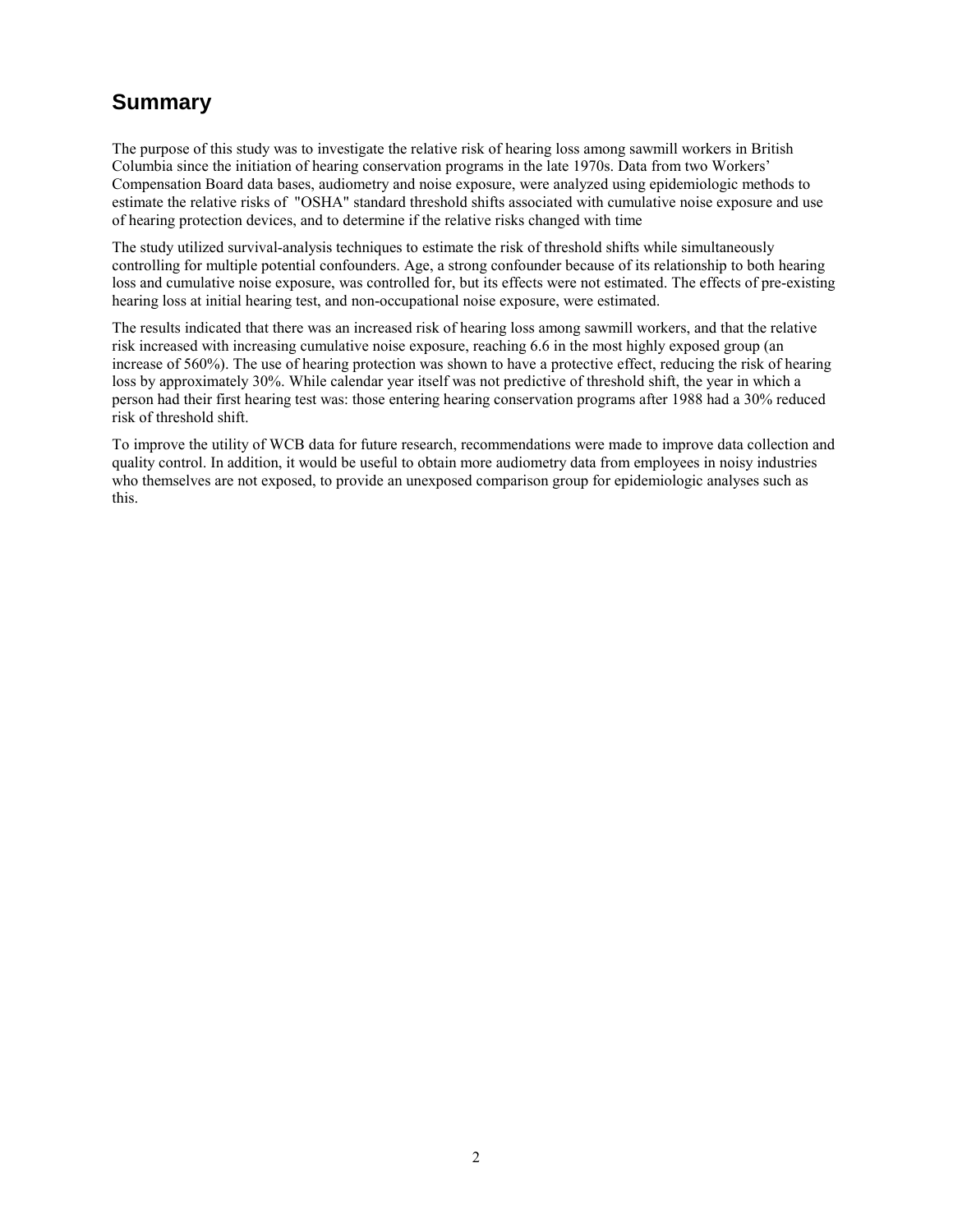## **Contents**

| Appendix B: Noise Exposure Levels in Sawmill-Related Occupations  26 |
|----------------------------------------------------------------------|
|                                                                      |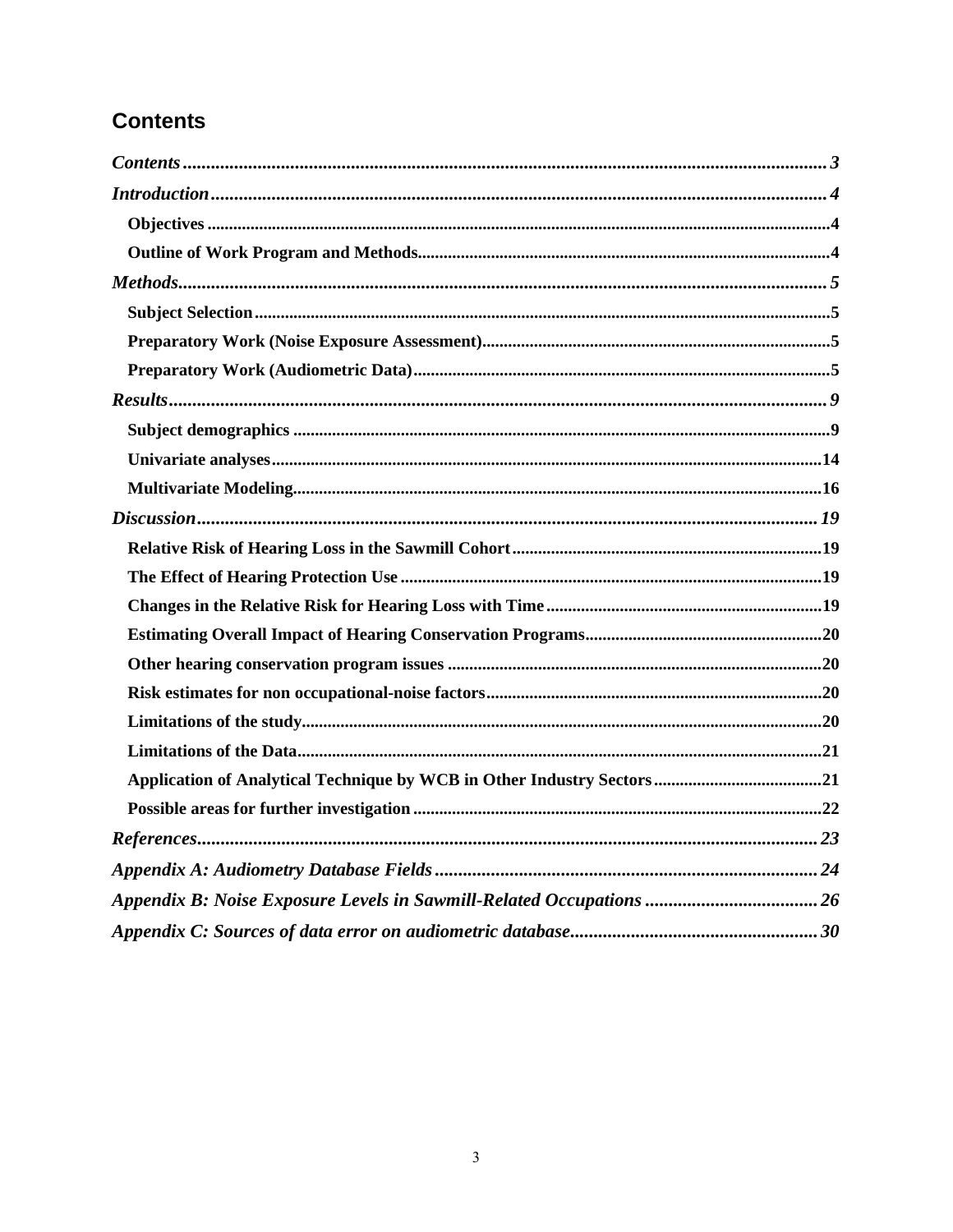### **Introduction**

#### *Objectives*

The Hearing Conservation Section of the Workers' Compensation Board of British Columbia (WCB) asked the authors to analyze sawmill industry audiometry data managed by the WCB. Within the context of evaluating the impact of hearing conservation programs, the objectives were to ascertain:

- 1. the relative risk of developing hearing loss in noise-exposed BC sawmill workers as compared to a group not occupationally exposed to noise; and
- 2. to what degree noise induced hearing loss had been reduced in sawmill workers over the period  $1980 1996$

A secondary objective was to develop an analysis methodology that could be applied by the WCB to other audiometry data from other industry sectors.

#### *Outline of Work Program and Methods*

#### Data Sources

Data for the study was provided by the WCB in 3 databases:

- ! *Audiometric database:* An extract of the full WCB audiometric database. It contained 316,476 observations relating to 66,130 subjects, obtained during the period 1979 to 1996. From the inception of the database, the rate of deposition of hearing tests from sawmills was steady at approximately  $15,000 - 20,000$  per annum. Appendix A lists the database structure.
- ! *WCB noise exposure database*: An extract of the WCB noise exposure database of field measurements for the industry subclass 10501. This file contains noise exposure measurements made by WCB regulatory officers, and measurements made by the sawmills as part of their noise control programs, and voluntarily submitted to the WCB.
- ! *NIOSH audiometry databases:* The WCB provided extracts from 4 audiometric databases commissioned by NIOSH and selected by the "ANSI S12.13 Working Group on Hearing Conservation Program Evaluation" as standards for evaluating program effectiveness.

#### **Background**

To date, hearing conservation programs have been evaluated using several methods: the investigation of variability in audiometry results ("audiometric database analysis", ANSI, 1991, Royster and Royster, 1990); the investigation of hearing-related outcomes such as hearing threshold levels (Ridgely, 1991, Bertrand and Zeidan, 1999) and standardized threshold shifts (Wolgemuth et al, 1995). The ANSI S12.13 draft standard has been criticized for its restrictive subject eligibility criteria, poor reliability and generalizability, limitations in handling the effects of preexisting hearing loss and sensitivity to audiometric test method (Adera et al, 1993a, 1995, Simpson, Stewart and Kaltenbach, 1993, Simpson, Amos and Rintelman, 1993). Alternative methods of evaluation continue to be sought.

Although established epidemiological techniques have been previously recommended (Erdreich and Erdreich, 1984, Adera, et al, 1995), few studies that utilized such techniques have been published. Only Adera and his colleagues (1993a, 1993b) have approached the problem in this way. They estimated age-adjusted risk ratios for standard threshold shift using an external control data set (ANSI, 1991) and Mantel-Haenszel stratified analysis.

We felt that in order to make the best use of the longitudinal nature of audiometry data, however, a more appropriate technique would be to use survival analysis. Further, statistical modeling would allow us to simultaneously adjust for the multiple potential confounders of the relationship between noise exposure and hearing loss.

#### Analytical approach

Survival analysis is particularly suited to this data, as the outcome - hearing loss - is a common disease, and routine audiometry gives us a reasonable estimate of the time of onset. Survival analysis makes very efficient use of the information provided by those who do *not* suffer hearing loss during the follow up period, as well as those who do.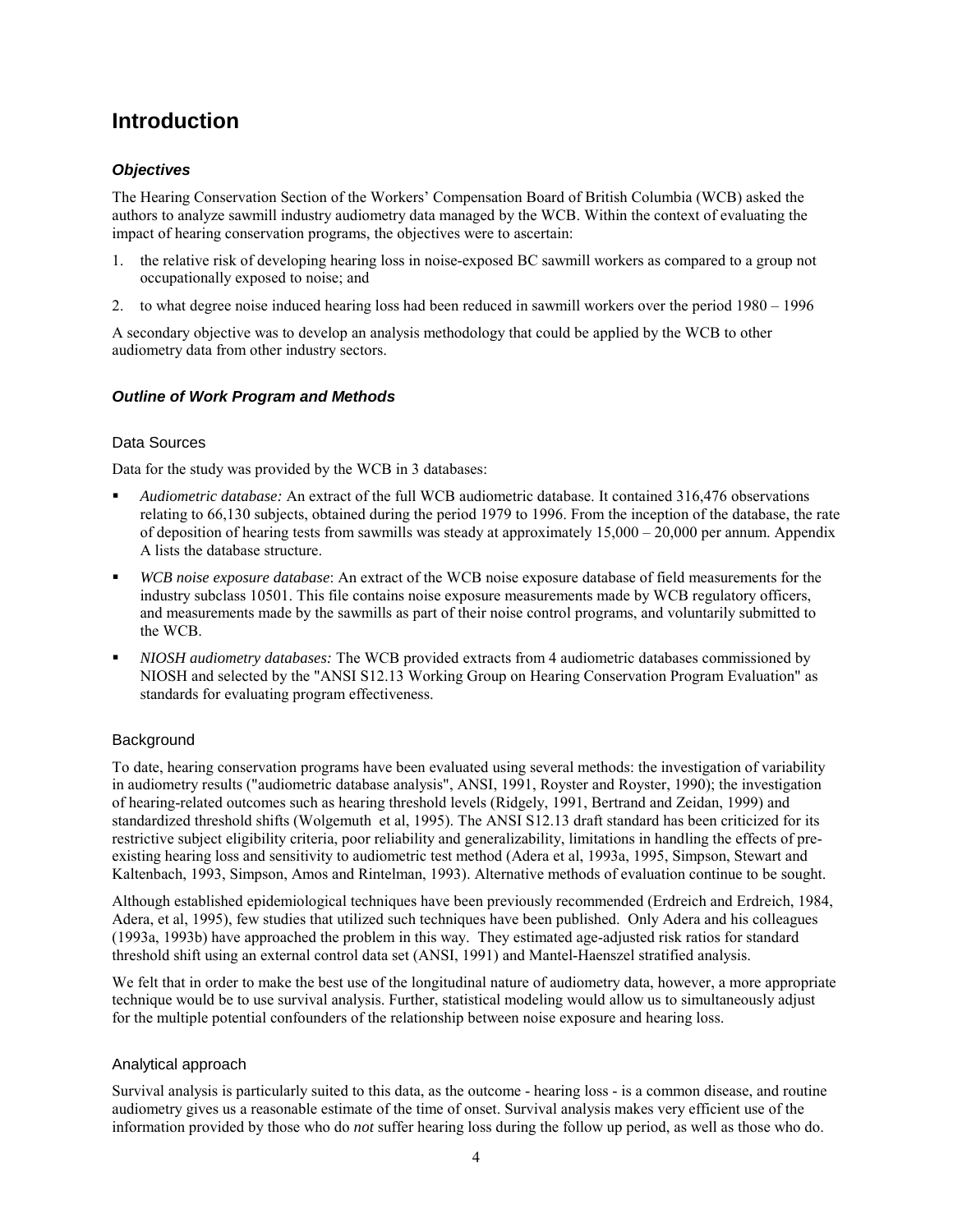At periodic hearing tests (there may be several before the hearing loss "event" occurs) the audiometric technician records an individual's status for various risk factor for hearing loss, including: noise exposure, use of hearing protection, non-occupational exposure to noise, and health-related risk factors. All of these can change with time, and survival analysis is also well suited to handling this complexity.

Modeling, using Cox's proportional hazard model (a type of survival analysis) allows not only adjustment for multiple confounders, but also permits estimates of their effects. In addition, it provides very precise control of the effects of age, which is a particularly strong confounder of the relationship between hearing loss and duration of exposure to noise.

Because individuals enter hearing conservation programs at different times, and remain in them for different periods, (but usually for several years) determining the effect of calendar year on risk of hearing loss is particularly complex. Cox modeling allows the estimation of these year-effects without multiple stratifications that might reduce the overall power of the analyses.

### **Methods**

#### *Subject Selection*

Subjects were excluded from analyses if:

- ! the job they held was likely not a permanent sawmill job (e.g. construction contractors)
- ! they had only one hearing test (prevents estimation of a shift in hearing threshold)
- ! their data had coding or logic errors (except missing values) at any of their hearing tests.

After these exclusions, the number of subjects available for analyses was 42,282. Of these, only 22,376 subjects had all variables completed for every hearing test. All hearing tests following a test at which hearing loss (defined below) was identified were excluded, as they would provide no relevant explanatory information.

#### *Preparatory Work (Noise Exposure Assessment)*

The exposure database provided to UBC by the WCB contained 5,743 personal dosimetry measurements from 185 sawmill sites around BC.

To allocate exposure levels to occupations, each observation in the exposure database was first assigned a UBC standardized job title (job titles in the WCB exposure database were text only and not standardized)<sup>1</sup>. The mean exposure level was calculated (using the WCB data) for each standardized job title. Standard job titles were then cross-referenced to WCB occupation codes used in the audiometry file, allowing each observation (hearing test) to be assigned the mean noise level associated with the job title held at that time. Some job titles (e.g. "Production line worker") were assigned mean values of a group of representative jobs.

Occupation codes that were not sawmill jobs were referred back to the Hearing Conservation Section. Exposure data on the majority of the remaining occupation codes was obtained, and again mean exposure levels were estimated and allocated.

A full list of occupation codes, job titles, the distribution of job titles among hearing tests and mean exposure levels is provided in Appendix B.

#### *Preparatory Work (Audiometric Data)*

l

The audiometric database was systematically checked for data errors (Appendix C). Wherever possible errors were corrected, else all observations for the affected individual were excluded.

Each eligible subject had n (where  $n \ge 2$ ) hearing tests, resulting in n-1 periods between hearing tests. It was assumed that the personal information provided at a hearing test (job title, exposure and medical history) represented the conditions during the entire duration of the previous period.

 $1$  This step had been performed earlier as part of another study conducted at UBC using the WCB exposure database.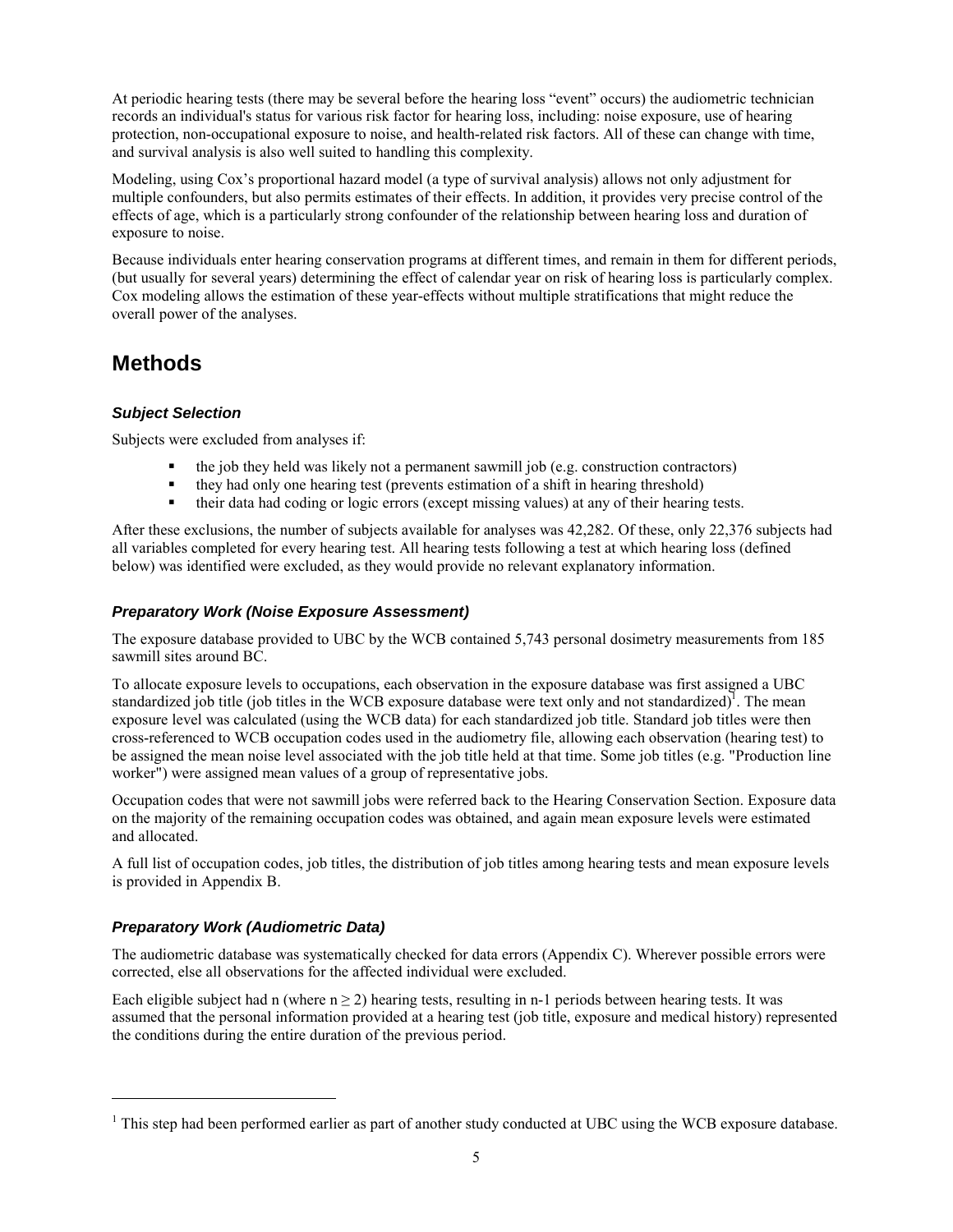Some data items (such as hearing level at initial audiogram) remain unchanged with time  $-$  they are said to be ìfixedî. Other data items are free to change with time (such as cumulative exposure) and were therefore recalculated at each hearing test. These are said to be "time-varying".

The variables used in the statistical analyses are summarized in Table 1. A detailed description of the variables follows.

| Variable                                                   | Values      | Codes                                                                                                                                              | Fixed or Time-Varying |
|------------------------------------------------------------|-------------|----------------------------------------------------------------------------------------------------------------------------------------------------|-----------------------|
| Health outcome: OSHA STS in better ear.                    | $0 1^2$     | $0 = no STS$<br>$1 = STS$ during last period                                                                                                       | Time-varying          |
| Use of hearing protection                                  | 0 1         | $0 =$ not a regular hearing<br>protection devices wearer<br>1= regular HPS wearer                                                                  | Time - varying        |
| Cumulative noise exposure                                  | $0 - 5$     | $0 =$ reference<br>$1 = 80.1 - 85.0$ dB<br>$2 = 85.1 - 90.0 \text{ dB}$<br>$3 = 90.1 - 95.0 \text{ dB}$<br>$4 = 95.1 - 100.0$ dB<br>$5 = 100.0$ dB | Time - varying        |
| Year of hearing test                                       | 1979 - 1996 |                                                                                                                                                    | Time - varying        |
| Year of initial hearing test                               | 1979 - 1996 |                                                                                                                                                    | Fixed                 |
| Pre-existing hearing loss at initial<br>audiogram          | $0 - 4$     | $0 = \leq 15$ dB<br>$1 = 16 - 30$ dB<br>$2 = 31 - 45$ dB<br>$3 = 46 - 60$ dB<br>$4 = \geq 61$ dB                                                   | Fixed                 |
| Ever had ear surgery?                                      | 0 1         | $0 = yes$<br>$1 = no$                                                                                                                              | Time - varying        |
| Ever had a serious head injury?                            | 0 1         | $0 = yes$<br>$1 = no$                                                                                                                              | Time - varying        |
| Ever had dizziness or balance problems?                    | 0 1         | $0 = yes$<br>$1 = no$                                                                                                                              | Time - varying        |
| Ever had a severe ear infection?                           | 0 1         | $0 = \text{ves}$<br>$1 = no$                                                                                                                       | Time - varying        |
| Ever had a relative with hearing loss before<br>age $50$ ? | 0 1         | $0 = \text{ves}$<br>$1 = no$                                                                                                                       | Time - varying        |
| Ever exposed to loud noises in the armed<br>forces?        | 0 1         | $0 = yes$<br>$1 = no$                                                                                                                              | Time - varying        |
| Ever exposed to loud noises off the job?                   | 0 1         | $0 = yes$                                                                                                                                          | Time - varying        |
| Ever exposed to loud noises at a previous<br>job?          | 0 1         | $1 = no$<br>$0 = yes$<br>$1 = no$                                                                                                                  | Time - varying        |
| Ever shot trap/skeet/target (not hand guns)?               | 0 1         | $0 = yes$<br>$1 = no$                                                                                                                              | Time - varying        |
| Ever hunted?                                               | 0 1         | $0 = yes$<br>$1 = no$                                                                                                                              | Time - varying        |
| Ever shot handguns                                         | 0 1         | $0 = yes$<br>$1 = no$                                                                                                                              | Time - varying        |

Table 1: Analysis Variables and Codes

#### Health Outcome

The health outcome specified by WCB for the analysis was the OSHA standard threshold shift (STS), calculated as a cumulative average threshold shift of 10 dB or greater at 2000, 3000 and 4000 Hz in the better ear (i.e. the ear with the lower hearing threshold at time of audiogram). This is given by the equation:

 $Y =$  [{Hearing level at 2KHz + Hearing level at 3KHz + Hearing level at 4KHz  $\frac{1}{3}$ ]<sub>(periodic audiogram)</sub>

 $\overline{\phantom{a}}$ 

 $2 = "or"$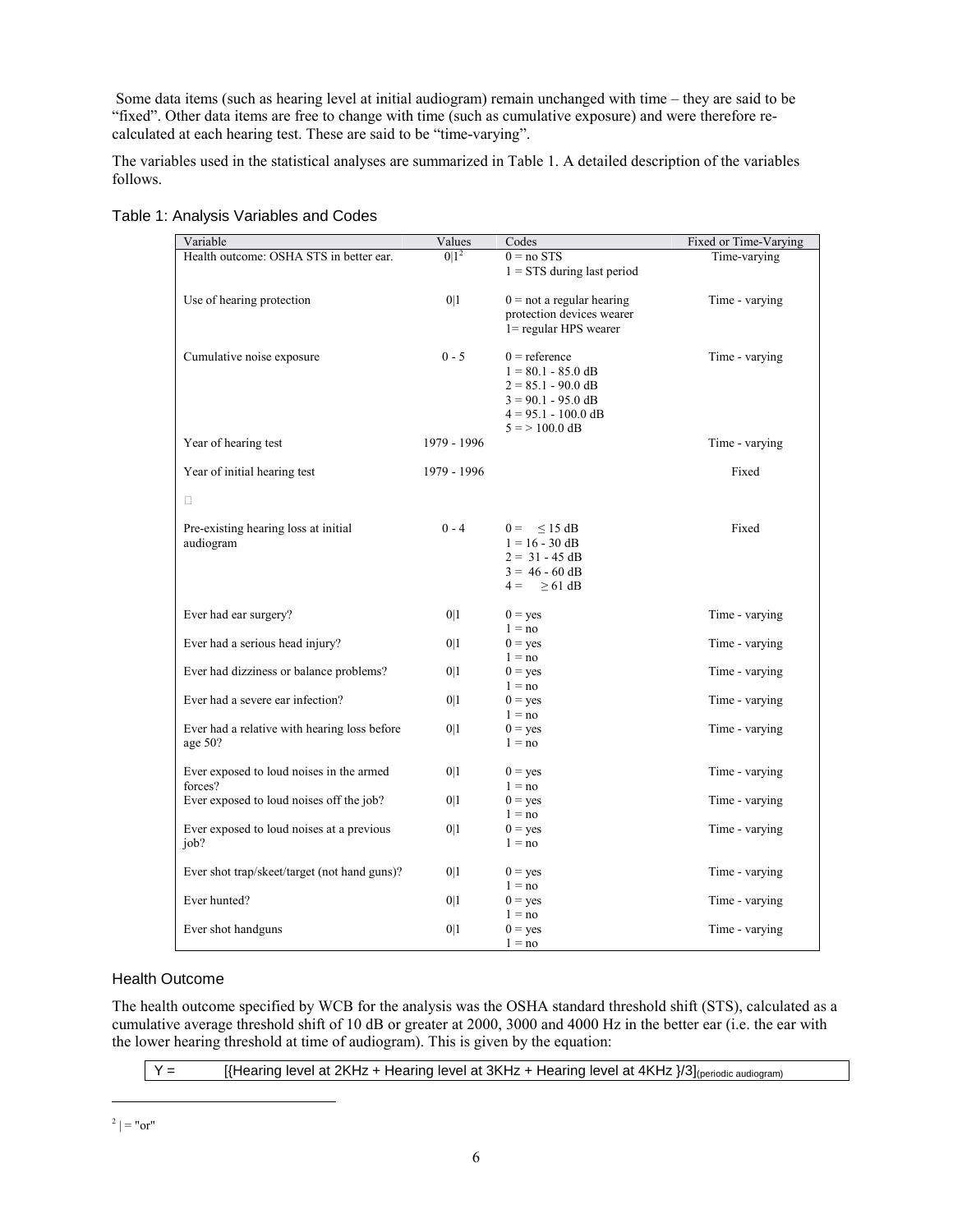**-** [{Hearing level at 2KHz + Hearing level at 3KHz + Hearing level at 4KHz }/3](baseline audiogram)

#### If  $Y \ge 10$  dB, the subject was considered to have an STS event.

#### Cumulative Noise Exposure

Each hearing test was assigned a noise exposure level corresponding to the current occupation reported by the subject. Cumulative noise exposure was estimated in decibels as the sum of the products of noise intensity and duration for all occupations reported up to and including the current hearing test (see "composite noise immision levels", Robinson and Shipton, 1977):

For  $i<sup>th</sup>$  audiogram:

Cumulative-exposure $_1$  (dB re: 20 microPascal-years) = 10  $log_{10}$  ( $\Sigma_{1 \text{ to } i}$  (sound intensity<sub>i</sub> (microPascals) x duration of employment<sub>i</sub> (years)))

Thus a 3 dB increase in cumulative exposure represents a doubling of either the duration or the intensity of exposure. The elapsed time between hearing tests was used in estimating exposure duration. Self-reported "years at occupation" was not used, as it was only less than elapsed time in approximately 10% of observations, and was prone to reporting error. Exposure prior to the initial audiogram could not be used in our analyses, because we had no record of these exposures. Prior exposures were accounted for with the variable "Pre-Existing Hearing Loss at initial audiogram".

#### Hearing Protection Use

At each hearing test the subject reported if they "regularly wear ear protectors". The proportion of follow up time that hearing protection was worn was calculated for each hearing test. This was dichotomized for analysis into those who continuously wore hearing protection devices during the follow up period and those who did not.

#### Calendar Year

Gives the year the hearing test was performed. Potentially reflects changes in the environment (or individual) that occur with time.

This variable might estimate otherwise unmeasured effects of hearing conservation programs, beyond the effects of hearing protection use and cumulative noise exposure.

#### Year of Initial Hearing Test

This gives the year of the subject's first hearing test. This variable allows the model to adjust for a "cohort" effect, i.e., an effect associated with being in the group who began their hearing conservation program experience in a given year.

#### Pre-Existing Hearing Loss at First Hearing Test

Because of uncertainty regarding exposure levels and status of confounders prior to a subject's initial hearing test, we treated every subject's initial hearing test as a "baseline". All noise exposure prior to first audiogram was ignored and initial hearing loss was assumed to reflect the effect of any prior noise exposure. The level of hearing loss at a subject's initial hearing test was determined as the average threshold of both ears at 2, 3, 4 kHz.

The level of existing hearing loss is also known to influence the rate of change of hearing threshold. This variable allowed us to control for this.

#### Intrinsic Risk Factors

These covariates report whether the subject ever had:

- 1. ear surgery
- 2. dizziness or balance problems
- 3. a serious head injury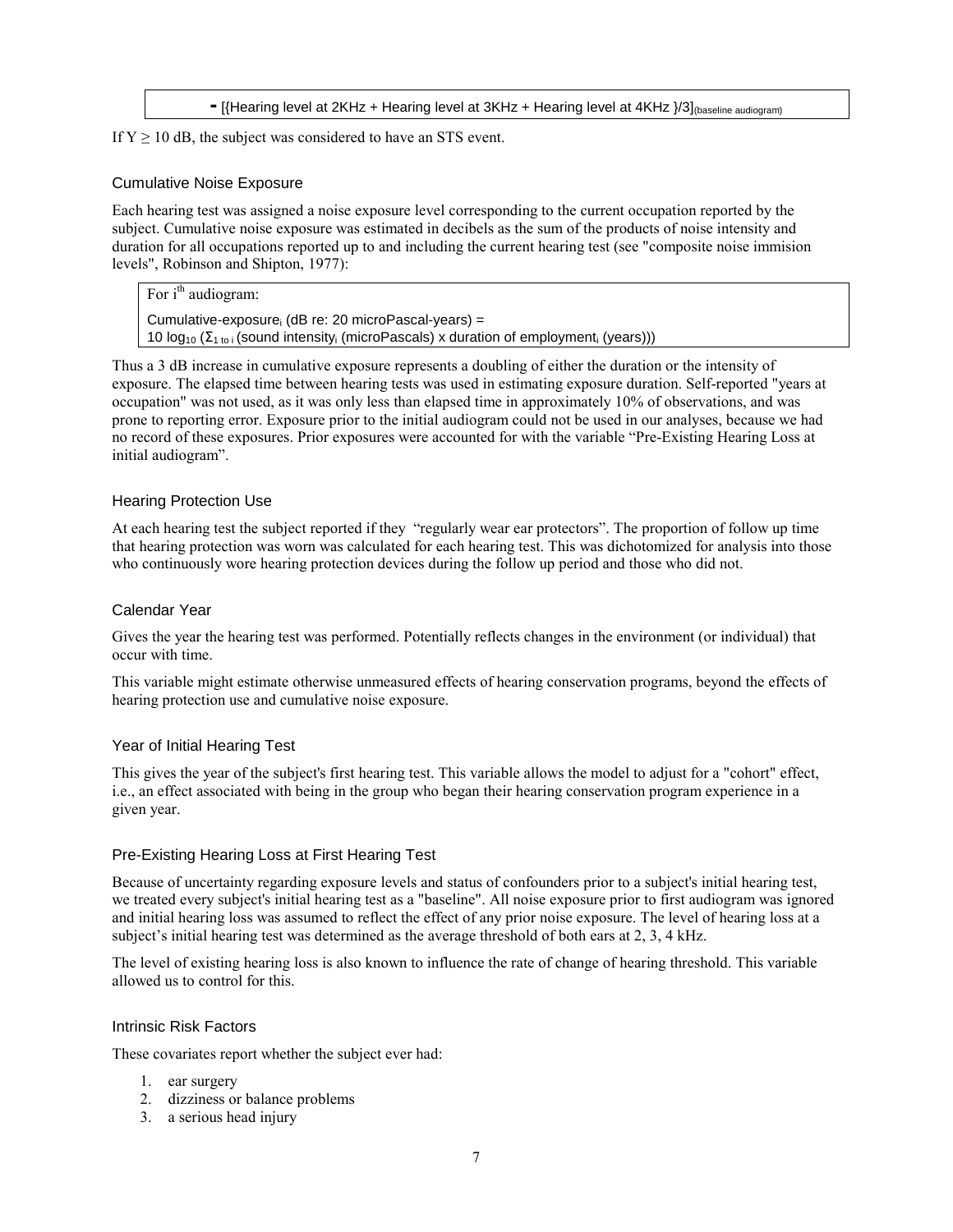- 4. a relative with hearing loss before age 50
- 5. a severe ear infection

These variables have dichotomous values (yes/no). The WCB hearing test protocol leaves a subject's response blank on the data entry form if there had been no change in status from the previous hearing test. Therefore we attempted to "fill in" all missing values for the medical risk factor variables with the last non-missing value reported, where available. As self-reporting was at all times voluntary, a great number of missing values nevertheless remained.

#### Extrinsic risk factors

All of these variables are dichotomous (yes/no). They were "filled in" as required (see intrinsic risk factors). These covariates report whether subject:

- 1. was ever exposed to loud noises at previous job
- 2. was ever exposed to loud noises off the job
- 3. was ever exposed to loud noises in the armed forces
- 4. ever hunted
- 5. ever shot trap/skeet/target (but not handguns)
- 6. ever shot handguns

#### *Statistical Analyses*

Statistical analyses were completed using STATA 5 (STATA Corp, Texas). Specific statistical tests used are referenced in the text. Means and standard deviations are given where the underlying distributions appeared normal, otherwise medians and interquartile ranges are provided.

#### Comparisons to External Populations

Cumulative incidence of STS in the sawmill worker cohort was compared with cumulative incidence in an external control group. For this purpose, we selected an extract of one of the NIOSH audiometry data sets (ANSI0002). The extract was prepared for the WCB by a member of the ANSI working group (Royster, 1999) and contained only records for white males exposed to noise levels below 85 dB(A) in synthetic fiber manufacturing. These subjects were reported not to wear hearing protection.

Relative risks were estimated using age-stratified contingency tables, and summary relative risks were estimated using Mantel Haenszel adjustment, following the method of Adera et al (1993b).

#### Comparisons within the Sawmill Population

#### Survival Time Definition

Survival analyses allow us to model time-to-event (in this case time-to-STS) using a variety of possible time parameters. We elected to use age (in years) as the underlying "time variable". Thus the univariate (Kaplan Meier) survival analysis results are given as "median age at STS".

This has the effect of "controlling" for age, a strong risk factor for hearing loss, in a very precise way (Checkoway et al., 1989). A drawback of this approach is that the effect of age on STS incidence cannot be simultaneously estimated. Preliminary analyses of the sawmill worker data showed the expected strong association between age and hearing loss.

To overcome a potential bias caused by non-commensurate intervals between hearing tests among those who went on to have an STS event and those who did not, follow-up periods were restructured into 2 year "time periods". These time periods were then assigned the covariate values of the actual underlying period between audiograms.

To prevent the possibility of individuals biasing their responses to personal risk questions based on knowledge of the status of their hearing, the data from each hearing test was applied "prospectively" to the following period. This also had the indirect effect of "lagging" exposures by up to two years (i.e. STS events and matched controls are associated with cumulative exposures received up to a point up to 2 years earlier, but not after that point). This lagging is appropriate if noise does not cause an immediate STS, but has its effect after an induction period of at least 2 years.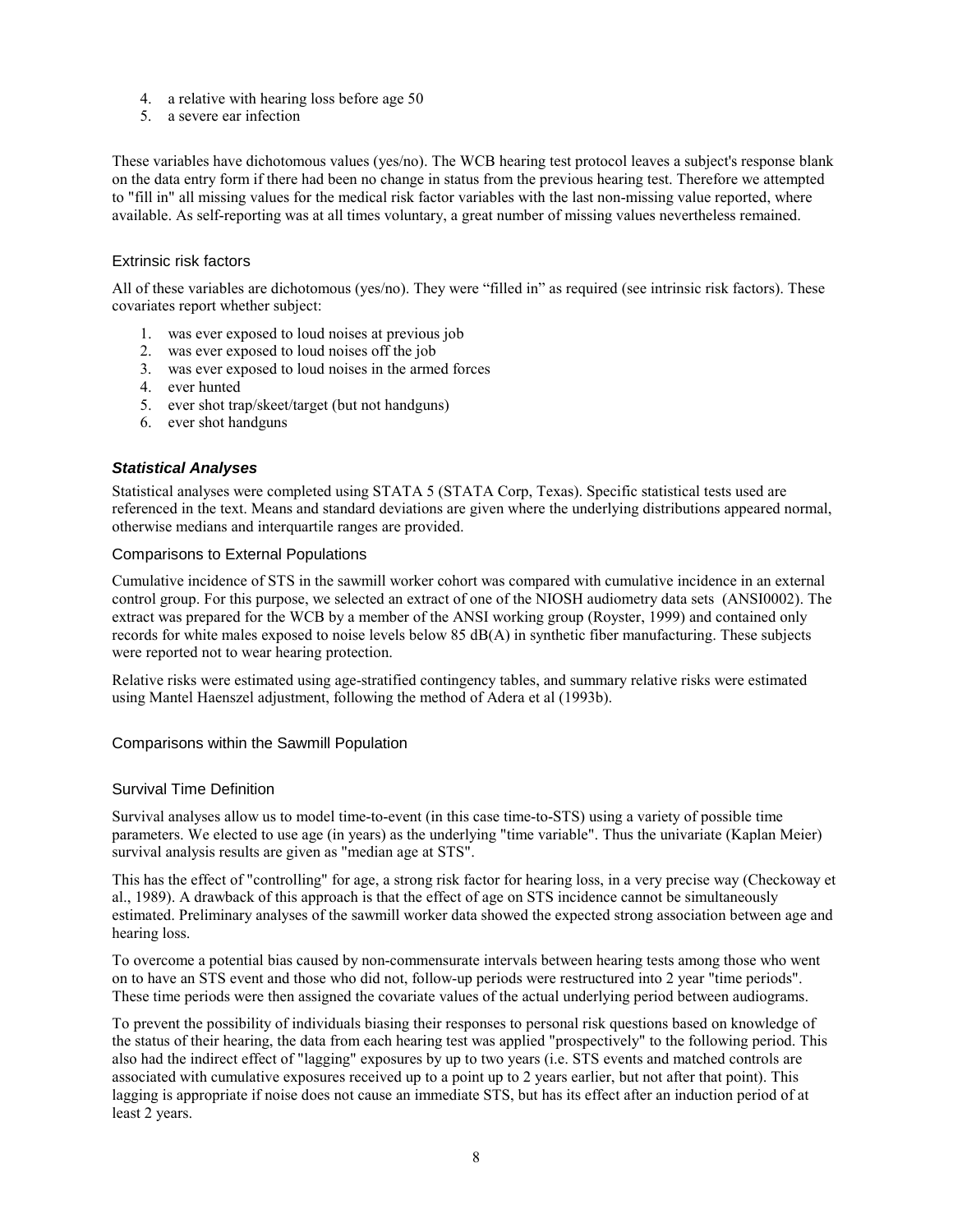#### Univariate Analyses

Kaplan Meier tests were used to examine the relationships between individual co-variates and STS. Only those with  $p \le 0.20$  were retained and offered in initial multivariate modeling.

#### Multivariate Model Building

Covariates for exposure and initial hearing loss were offered in every model. Age was adjusted for in every model as it was entered as the "survival time" variable. All co-variates with  $p \le 0.20$  in univariate tests were then added, and non-significant co-variates ( $p > 0.05$ ) were removed one at a time. Each covariate's contribution to the model was gauged by the statistical significance of the covariate, the log-likelihood ratio, and the percentage change in the remaining co-variates (Hosmer and Lemeshow, 1999). Once the final model was built, all co-variates not previously offered in the model were offered to see if they were significant in a multivariate setting.

### **Results**

#### *Subject Demographics*

#### Gender and Age

All 42,282 subjects were male, and ages at hearing tests ranged from 16 to 79 years.

The median age at *initial* hearing test was 31, with an inter-quartile range of  $24 - 43$ , and a range of 16 to 75. The mean age at first hearing test changed with time. In earlier calendar years, there was a larger proportion of older individuals receiving their first hearing test. The mean age at first hearing test dropped from 36.9 to 29.2 between 1979 and 1996 (Figure 1).

Median age at *end of follow up* (at last hearing test, or when STS detected) was 40 (inter-quartile-range  $31 - 51$ , range  $16 - 79$ ).

#### Personal Risk Factors for Hearing Loss

Table 2 shows median levels of pre-existing binaural hearing loss by decade of age. As expected, there is a substantial increase in hearing threshold with age, with an approximate doubling of median hearing loss with each decade. Age and pre-existing hearing loss were strongly correlated (Pearson  $r = 0.6$ ). Median binaural pre-existing hearing loss at initial hearing test was 9.2 dB. Median pre-existing hearing loss decreased with increasing calendar year (Figure 1).

| Age group | n      | Median binaural<br>hearing loss (dB) | Inter-quartile<br>Range |
|-----------|--------|--------------------------------------|-------------------------|
| $\leq 30$ | 10,020 | 3.3                                  | $1.7 - 7.5$             |
| $31 - 40$ | 11,657 | 5.8                                  | $2.5 - 11.7$            |
| $41 - 50$ | 9,522  | 11.7                                 | $5.0 - 21.7$            |
| $51 - 60$ | 8,076  | 25.8                                 | $14.2 - 39.2$           |
| > 60      | 3,007  | 38.3                                 | $25 - 51.7$             |
| All       | 42,282 | 9.2                                  | $3.3 - 22.5$            |

#### Table 2: Pre-existing hearing loss by age

Table 3 shows the proportion of subjects self-reporting personal risk factors, and the proportion of missing values. Despite our attempt to correct missing values by "filling forward" from the last non-missing value reported for a covariate, there remained a substantial amount of missing data.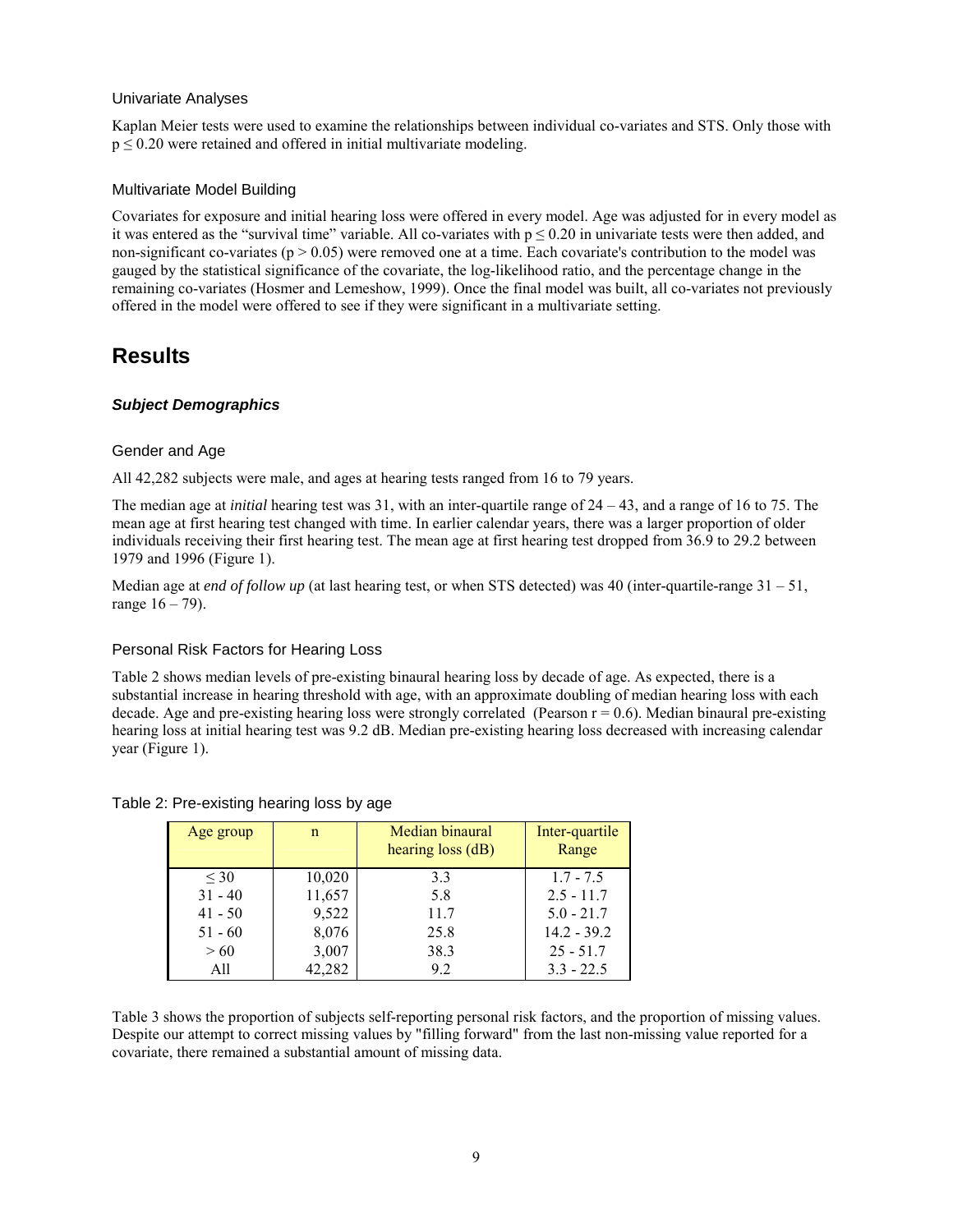

Figure 1: Mean age and median pre-existing hearing loss at first hearing test, by calendar year.

Table 3: Proportion of subjects self-reporting risk factors for hearing loss

| <b>Risk Factor</b>          | % responding positively<br>on at least one hearing<br>test, of those<br>responding | % subjects<br>never<br>responding |
|-----------------------------|------------------------------------------------------------------------------------|-----------------------------------|
| <b>Medical History</b>      |                                                                                    |                                   |
| Ear infection               | 11.5                                                                               | 36.9                              |
| Relative with HL before 50  | 7.5                                                                                | 37.6                              |
| Serious headinjury          | 6.3                                                                                | 37.4                              |
| Dizziness or balance        | 5.6                                                                                | 37.2                              |
| Ear surgery                 | 3.2                                                                                | 37.3                              |
| Exposed to noise:           |                                                                                    |                                   |
| At previous job             | 63.7                                                                               | 35.5                              |
| At home                     | 49.2                                                                               | 37.3                              |
| In armed forces             | 11.3                                                                               | 38.0                              |
| Firearm use:                |                                                                                    |                                   |
| Ever hunted                 | 52.6                                                                               | 37.1                              |
| Ever shot trap/skeet/target | 29.2                                                                               | 38.7                              |
| Ever shot handguns          | 22.0                                                                               | 38.7                              |

Ear surgery and problems with balance or dizziness were the least frequently reported medical problems at 3.2% and 5.6% respectively. A severe ear infection was the most common medical condition, reported by 11.5% of those responding.

Only 11.3% of subjects reported exposure to noise in the military, while 49.2% and 63.7% reported exposure to noise off the job and exposure in a previous job, respectively. Over half the respondents had hunted at some time, and between 20 and 30% had shot trap, skeet or targets, or shot handguns.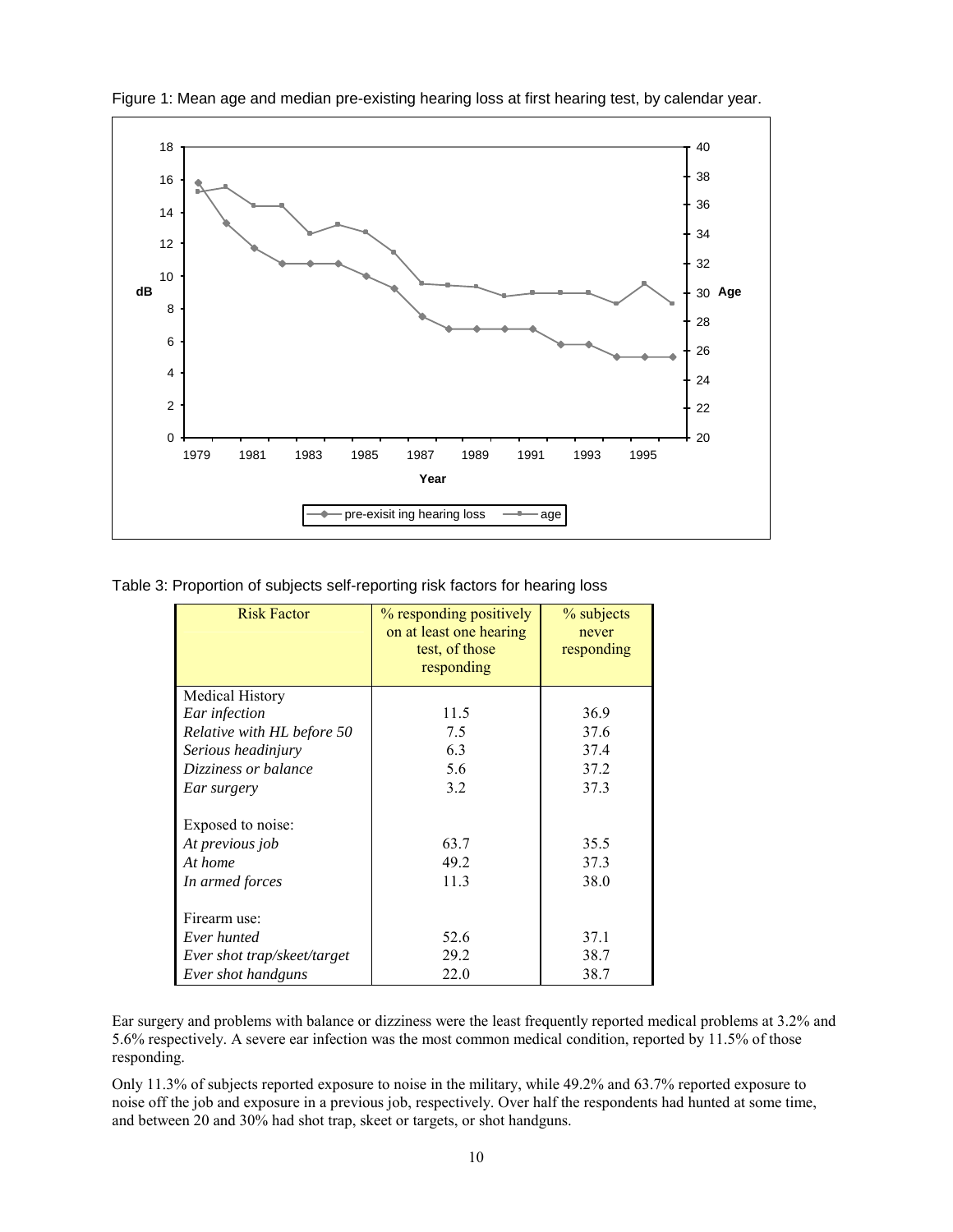At their initial hearing test, 57.9% of subjects reported having been exposed to noise at a previous job. Even among those aged 20 years or less, 37.5% reported a previous noisy job; this increased to 69.7 % in those aged 60 years and older at their first hearing test.

Table 4 shows levels of pre-existing hearing loss at initial hearing test associated with self-reported risk factors for hearing loss. Those reporting noise exposure during military service had an almost 3-fold increase in the level of pre-existing hearing loss. Those reporting exposure to noise in a previous job showed a more mild elevation.

Those reporting exposure to noise off the job had a significant decrease of over 40% in pre-existing hearing loss. Increases were seen in those reporting prior ear surgery, dizziness or balance problems and severe ear infections, the largest increase being for those having had surgery. Firearm use in hunting prior to initial hearing test resulted in a very small increase in HL. Given the very large number of observations, it is advisable to regard the clinical significance of these results with more weight than the statistical significance.

| <b>Risk Factor</b>           |             | <b>Yes</b>                        | N <sub>0</sub> |                                   |  |
|------------------------------|-------------|-----------------------------------|----------------|-----------------------------------|--|
|                              | $\mathbf n$ | Pre-<br>existing<br>$HL$ ( $dB$ ) | $\mathsf{n}$   | Pre-<br>existing<br>$HL$ ( $dB$ ) |  |
| Exposed to noise:            |             |                                   |                |                                   |  |
| Military                     | 2636        | $21.7*$                           | 21433          | 7.5                               |  |
| Previous job                 | 14430       | $10.0*$                           | 9937           | 7.5                               |  |
| Off the Job                  | 11645       | $6.7\dagger$                      | 12705          | 11.7                              |  |
| Ever had:                    |             |                                   |                |                                   |  |
| Ear Surgery                  | 649         | $16.7*$                           | 23663          | 8.3                               |  |
| Dizziness/balance problem    | 1167        | $12.5*$                           | 23188          | 8.3                               |  |
| Severe ear infection         | 2088        | $10.0*$                           | 22238          | 8.3                               |  |
| Head Injury                  | 1369        | 8.3                               | 22929          | 8.3                               |  |
| <b>Familial hearing loss</b> | 1675        | 8.3                               | 22552          | 8.3                               |  |
| Ever:                        |             |                                   |                |                                   |  |
| <b>Hunted</b>                | 12593       | $9.2*$                            | 11844          | 8.3                               |  |
| Shot trap/skeet/target       | 6632        | $7.5\dagger$                      | 17096          | 9.2                               |  |
| Shot handguns                | 5007        | $8.3\dagger$                      | 18718          | 9.2                               |  |

Table 4: Self- Reported Personal Risk Factors (at Initial Test) and Pre-existing Hearing Loss (dB)

\*Statistically significant (Mann-Whitney) at p <0.05, increase in pre-existing hearing loss  $\frac{1}{2}$ Statistically significant (Mann-Whitney) at p <0.05, decrease in pre-existing hearing loss

#### Non-response to Health and Exposure Questions

35.4% (13,999) had missing values for all non-occupational exposure and medical history questions at all hearing tests. Compared to other subjects, these "non-responders" were older at first hearing test (mean age 35.5 vs. 32.5 years; t-test,  $p \le 0.05$ ) This group also had slightly higher pre-existing hearing loss (16.3 dB vs. 14.6 dB, t-test,  $p \le$ 0.05), and reported slightly less hearing protection usage (80% vs  $83\%$ , p<0.05). There was a very small difference in average noise exposure in the non-responding group; they were exposed to an average noise level of 91.1 compared to 91.2 dB (t-test,  $p \le 0.05$ ).

#### Hearing Protector Use

Use of hearing protection was self-reported by subjects at each hearing test. The proportion of those using hearing protection (those responding positively to the question "do you regularly use ear protectors") increased from 71.6% in 1979 to 91.1% in 1996. Use of hearing protection devices was greatest in the highest noise exposed groups (Figure 2) but has been increasing at all exposure levels. Use of hearing protection was also associated with subject age, with younger subjects more likely to be regular users (Figure 3).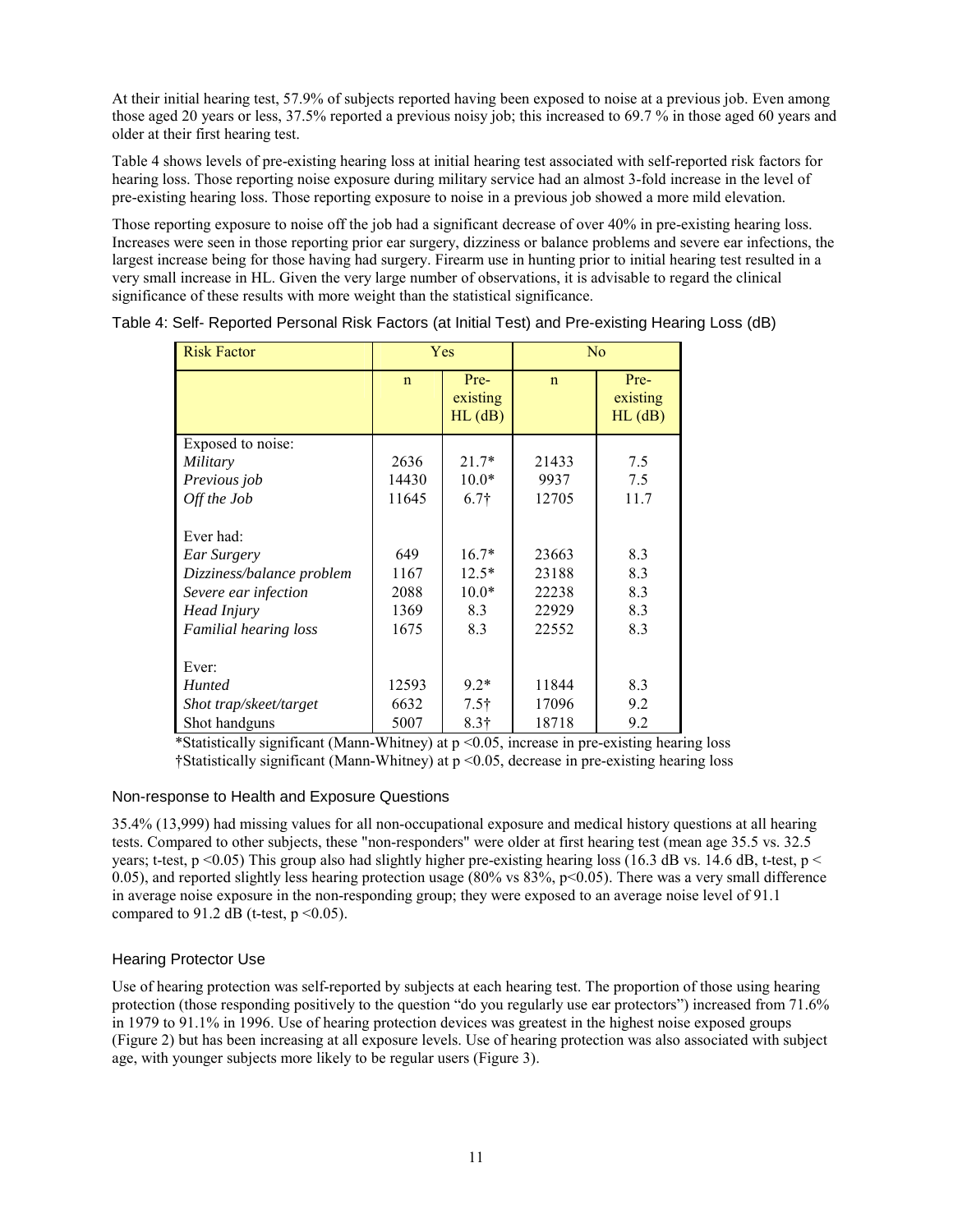

Figure 2: Proportion Self-Reported Hearing Protection Use by Calendar Year and Average Noise Exposure Level

Figure 3: Proportion Of Subjects Using Hearing Protection Devices By Age

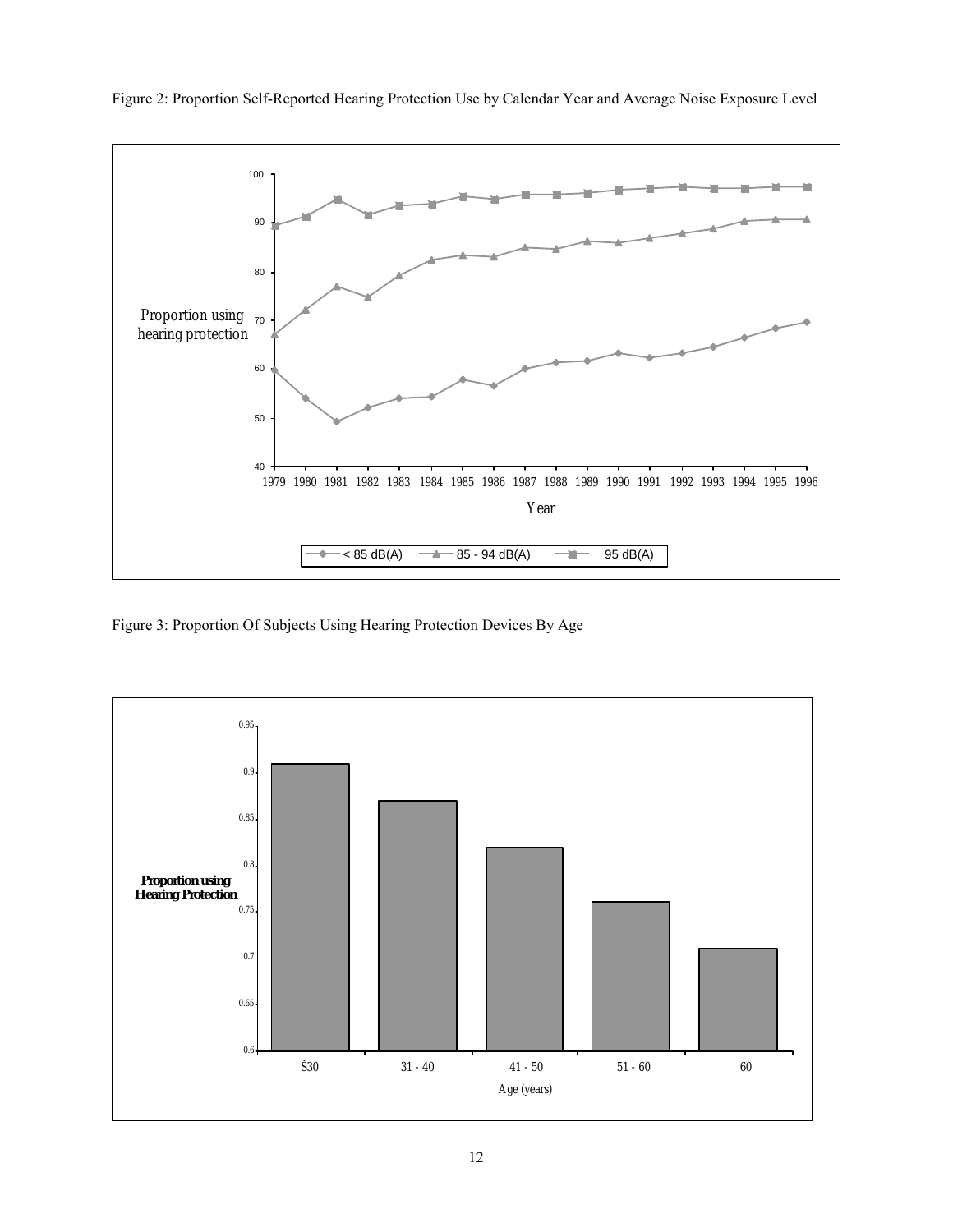#### Frequency of Hearing Tests and Length of Follow-up

The median period between hearing tests for an individual was 1.1 years, with 75% of periods less than 1.6 years and 90% of periods less than 2.4 years. The range of periods was 28 days to 18 years. The median period length was not significantly different between those who suffered STS and those who did not, nor between various average exposure groups (data not shown).

The median number of hearing tests per person in the database was 9, with a range of 2 to 19 (after excluding subjects with single audiograms).

The mean follow up time (from initial to final hearing test) was 7.1 years. This is consistent with the findings of a large cohort study of BC sawmill workers which found that among those employed for at least one year between 1950 and 1985, 60% of workers were employed for 9 years or less (Ostry, 1998).

The mean length of follow up time was associated with average exposure level. Those having a lower average exposure level tended to be followed up for a shorter period of time (Table 5). The final group ( $\geq 101.7$  dB) is comprised entirely of one job-group (those who have worked exclusively as chipper operators). Their relatively short follow up time may be biased by early migration from this job to "quieter" jobs.

| Average noise exposure $dB(A)$ | Number of hearing tests | Mean follow up time (years) |
|--------------------------------|-------------------------|-----------------------------|
| $\leq$ 85.0                    | 3171                    | 5.5                         |
| $85.1 - 90.0$                  | 9567                    | 7.2                         |
| $90.1 - 95.0$                  | 22345                   | 8.0                         |
| $95.1 - 100.0$                 | 6792                    | 8.4                         |
| $100.1 - 101.6$                | 206                     | 9.2                         |
| $\geq 101.7$                   | 201                     | 4.8                         |
| All                            | 42282                   | 71                          |

Table 5: Mean follow up time by average noise exposure category

#### Frequency of Standard Threshold Shift (STS)

A total of 5,919 Standard Threshold Shifts (STS) were identified. An individual was only permitted a single STS, at which time follow up for the individual ceased (i.e. subsequent hearing tests were ignored).

#### Noise Exposure

A full list of occupation codes, job-titles and mean exposure levels is given in Appendix B.

Cumulative exposure levels were estimated for each subject at each of their hearing tests, thus cumulative exposure levels increased throughout the follow-up period.

The distribution of cumulative exposure levels is shown in Figure 4. The mean cumulative exposure level for all subjects at end of follow up was 98.1 dB(A) with a standard deviation of 6.1.

Cumulative exposure measurements incorporate both an intensity and a time factor, and are in decibels (10 x log10 (noise intensity at jobi in Pascals x duration of employment in jobi in years)). This unit conforms to the equal energy hypothesis, thus a doubling of either sound intensity or duration of exposure will increase the cumulative exposure level by 3 dB.

A small group of subjects comprised a "non-exposed" group, identified by the audiometric technician with an occupation code of "9999999", for their entire work history. Only  $0.8\%$  of subjects fit this category (n=329). The median follow up time for this group was only 1.3 years, with 82.3% having 2 or fewer periodic hearing tests.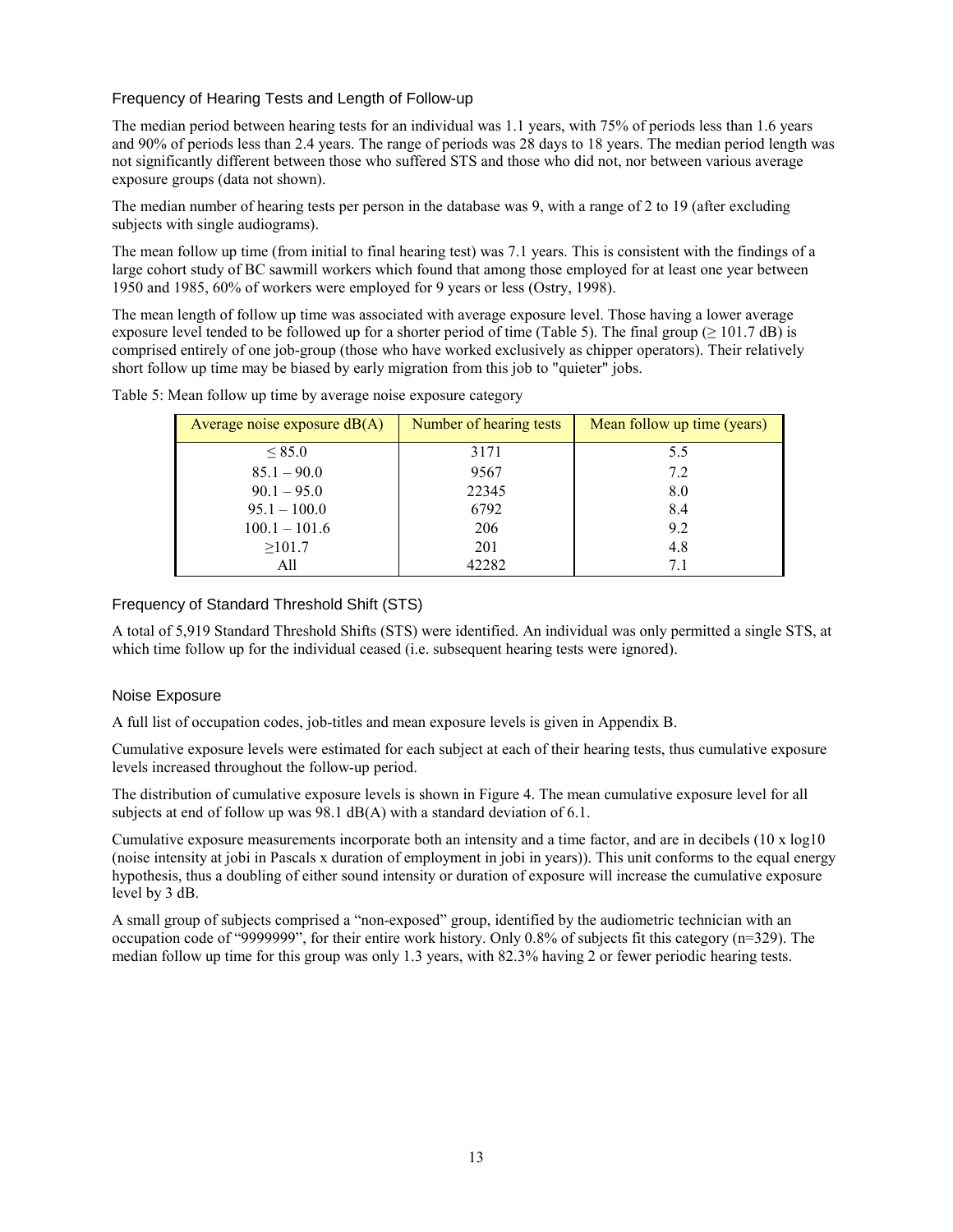Figure 4: Frequency Distribution of Cumulative Exposure (dB)



#### *Univariate Analyses*

Table 6 shows the results of univariate Kaplan Meier analyses of all potential co-variates. All variables were tested as categorical (rather than continuous) variables. The likelihood ratio test tests the statistical significance of the difference of the univariate models and the null model. The median age at STS is the age at which half of the individuals in the category had suffered an STS. Only those variables with a P-value of  $\leq 0.2$  were retained for further analysis in the multivariate model.

| Variable                          | Category   | Likelihood<br><b>Ratio Test</b><br>$(p-value)$ | Median age at<br><b>STS</b> | <b>Retained for</b><br>multi-variate<br>Analysis |
|-----------------------------------|------------|------------------------------------------------|-----------------------------|--------------------------------------------------|
| Cumulative noise exposure<br>(dB) | ref        | < 0.001                                        |                             | $\mathbf \Lambda$                                |
|                                   | $80 - 85$  |                                                | 65.7                        |                                                  |
|                                   | $85 - 90$  |                                                | 58.4                        |                                                  |
|                                   | $90 - 95$  |                                                | 59.3                        |                                                  |
|                                   | $95 - 100$ |                                                | 53.7                        |                                                  |
|                                   | >100       |                                                | 49.9                        |                                                  |
|                                   |            |                                                |                             |                                                  |
|                                   |            |                                                |                             |                                                  |

 $3$  unable to estimate (insufficient cases)

l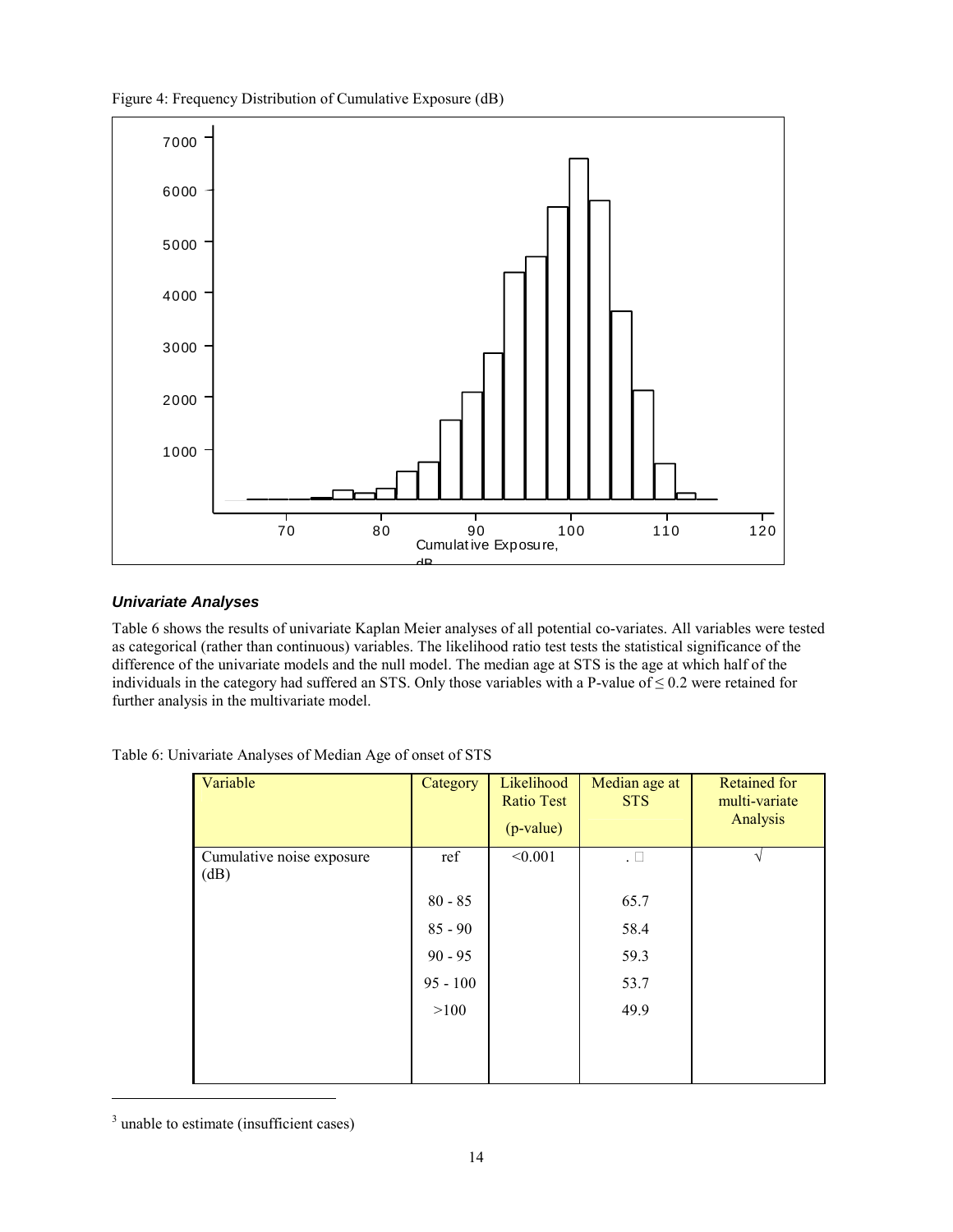Table 6: Univariate Analyses of Median Age of onset of STS (continued)

| Variable                       | Category  | Likelihood<br><b>Ratio Test</b> | Median age at<br><b>STS</b> | <b>Retained for</b><br>multi-variate |
|--------------------------------|-----------|---------------------------------|-----------------------------|--------------------------------------|
|                                |           | $(p-value)$                     |                             | Analysis                             |
| Pre-existing HL(dB)            | $\leq 16$ | < 0.001                         | 54.1                        | V                                    |
|                                | $17 - 31$ |                                 | 52.3                        |                                      |
|                                | $32 - 46$ |                                 | 54.7                        |                                      |
|                                | $47 - 61$ |                                 | 61.2                        |                                      |
|                                | $\geq 62$ |                                 |                             |                                      |
|                                | 1984      | < 0.001                         |                             | $\sqrt{}$                            |
| Year of first hearing test     |           |                                 | 54.7                        |                                      |
|                                | 1988      |                                 | 58.9                        |                                      |
|                                | 1992      |                                 | 63.5                        |                                      |
|                                | 1996      |                                 |                             |                                      |
| Hearing protection devices use | No        | < 0.001                         | 53.6                        | $\sqrt{}$                            |
|                                | Yes       |                                 | 56.0                        |                                      |
|                                |           |                                 |                             |                                      |
| Target shooting                | No        | 0.004                           | 55.0                        | $\sqrt{}$                            |
|                                | Yes       |                                 | 53.3                        |                                      |
|                                |           |                                 |                             |                                      |
| Calendar year of hearing test  | 1984      | < 0.001                         | 63.2                        | $\sqrt{}$                            |
|                                | 1988      |                                 | 55.8                        |                                      |
|                                | 1992      |                                 | 52.1                        |                                      |
|                                | 1996      |                                 | 51.8                        |                                      |
|                                |           |                                 |                             |                                      |
| Handgun use                    | $\rm No$  | 0.018                           | 55.1                        | $\sqrt{}$                            |
|                                | Yes       |                                 | 53.1                        |                                      |
|                                |           |                                 |                             |                                      |
| Severe ear infection           | $\rm No$  | 0.169                           | 54.8                        | $\sqrt{}$                            |
|                                | Yes       |                                 | 53.9                        |                                      |
| Noise in military              | $\rm No$  | < 0.001                         | 54.2                        | $\sqrt{}$                            |
|                                |           |                                 |                             |                                      |
|                                | Yes       |                                 | 57.5                        |                                      |
|                                |           |                                 |                             |                                      |
|                                |           |                                 |                             |                                      |

Table 6: Univariate Analyses of Median Age of onset of STS (continued)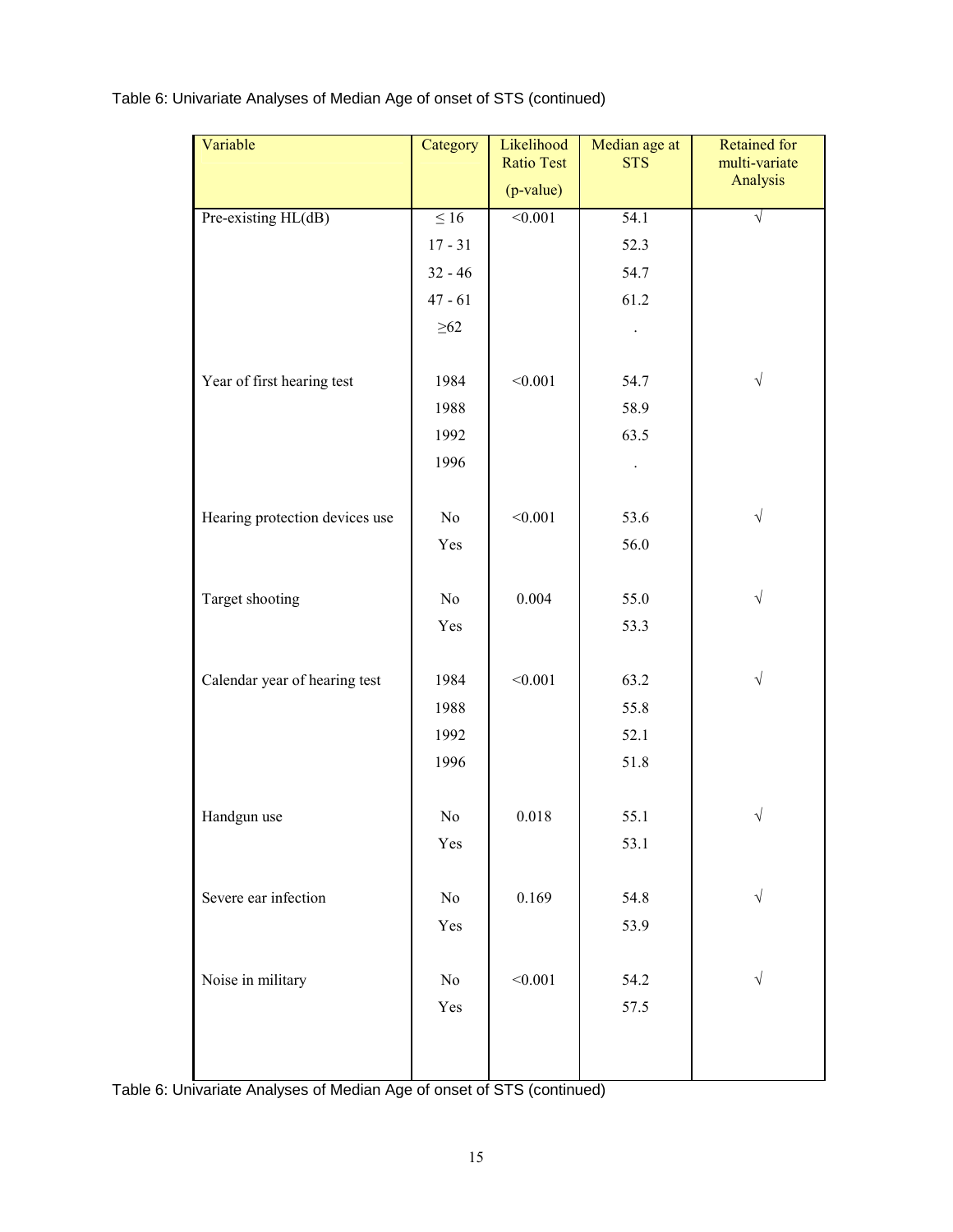| Variable               | Category        | Likelihood<br><b>Ratio Test</b><br>$(p-value)$ | Median age at<br><b>STS</b> | <b>Retained for</b><br>multi-variate<br>Analysis |
|------------------------|-----------------|------------------------------------------------|-----------------------------|--------------------------------------------------|
| Hunting                | $\overline{No}$ | 0.794                                          | $\overline{54.7}$           |                                                  |
|                        | Yes             |                                                | 54.3                        |                                                  |
|                        |                 |                                                |                             |                                                  |
| Head injury            | No              | 0.438                                          | 54.7                        |                                                  |
|                        | Yes             |                                                | 54.6                        |                                                  |
|                        |                 |                                                |                             |                                                  |
| Ear surgery            | No              | 0.923                                          | 54.7                        |                                                  |
|                        | Yes             |                                                | 54.8                        |                                                  |
|                        |                 |                                                |                             |                                                  |
| Familial hearing loss  | N <sub>o</sub>  | 0.619                                          | 54.7                        |                                                  |
|                        | Yes             |                                                | 55.8                        |                                                  |
|                        |                 |                                                |                             |                                                  |
| Dizziness or balance   | N <sub>o</sub>  | 0.298                                          | 54.7                        |                                                  |
| impairment             |                 |                                                |                             |                                                  |
|                        | Yes             |                                                | 55.4                        |                                                  |
|                        |                 |                                                |                             |                                                  |
| Non-occupational noise | No              | 0.463                                          | 54.3                        |                                                  |
|                        | Yes             |                                                | 54.5                        |                                                  |
|                        |                 |                                                |                             |                                                  |
| Noise in previous job  | No              | 0.933                                          | 54.9                        |                                                  |
|                        | Yes             |                                                | 54.7                        |                                                  |

#### *Multivariate Modeling*

Table 7 shows the output of the final multivariate model. Because some of the co-variates had large numbers of missing values, the number of subjects examined in the model was 22,376 (from a total of 42,282) including 2,839 STS "events" (from a total of 5,919). Nevertheless the model had ample power to model the covariates of interest. Overall the model was very highly statistically significant (p <0.0001).

All variables are categorical. If not dichotomous, they were grouped by logical breakpoints. Relative risks greater than one indicate an elevated risk of developing an STS, i.e. a relative risk of 2 means that the risk of developing STS is doubled (100% increase in risk). Relative risks below one suggest that the factor has a "protective" effect, i.e. a relative risk of 0.5 means the risk of developing STS is one half of the baseline risk.

The multivariate model estimates the effect (relative risk) associated with each factor while simultaneously adjusting for all other factors. Thus each risk factor can be examined independent of the others - the same as saying "while holding all other factors constant, the relative risk, for example, associated with target shooting is 1.1".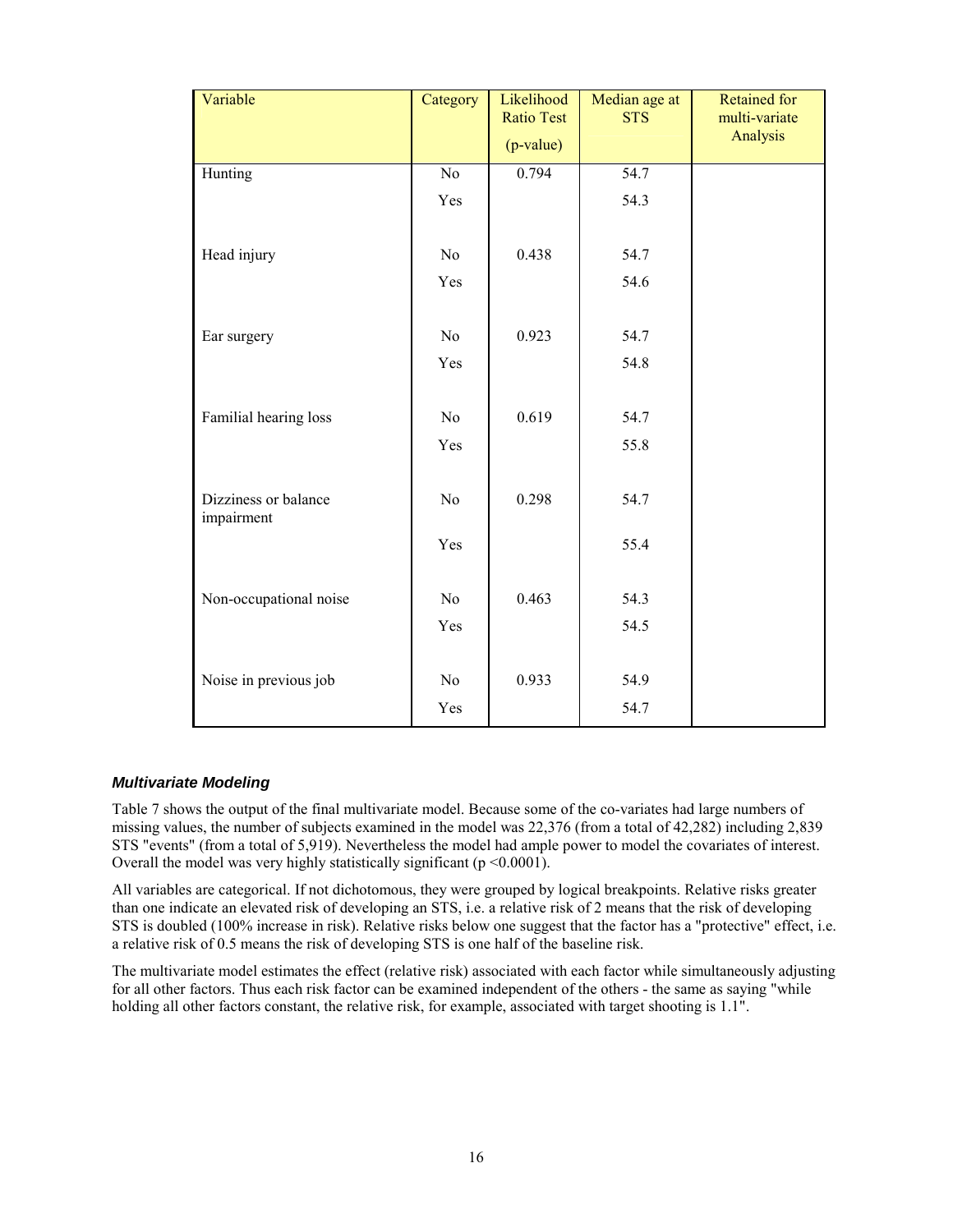| Variable                        | <b>Relative</b><br><b>Risk</b> | 95% confidence<br>Interval |
|---------------------------------|--------------------------------|----------------------------|
| Cumulative noise exposure (dB)  |                                |                            |
| ref                             | $\mathbf{1}$                   |                            |
| $80 - 85$                       | 2.1                            | $1.3 - 3.6$                |
| $85 - 90$                       | 3.0                            | $2.3 - 4.0$                |
| $90 - 95$                       | 3.3                            | $2.8 - 4.0$                |
| $95 - 100$                      | 4.6                            | $3.8 - 5.4$                |
| >100                            | 6.6                            | $5.6 - 7.9$                |
|                                 |                                |                            |
| Pre-existing hearing loss (dB)  |                                |                            |
| $\leq$ 15                       | $\mathbf{1}$                   |                            |
| $15 - 30$                       | 1.2                            | $1.1 - 1.3$                |
| $30 - 45$                       | 1.1                            | $1.0 - 1.3$                |
| $45 - 60$                       | 0.6                            | $0.5 - 0.7$                |
| $\geq 60$                       | 0.3                            | $0.2 - 0.4$                |
|                                 |                                |                            |
| Year of first hearing test      |                                |                            |
| $\leq$ 1988                     | $\mathbf{1}$                   |                            |
| >1988                           | 0.7                            | $0.5 - 0.9$                |
|                                 |                                |                            |
| Always wore hearing protection  | 0.7                            | $0.7 - 0.8$                |
| device                          |                                |                            |
| Ever shot trap/skeet/target (no | 1.1                            | $1.0 - 1.2$                |
| handguns)                       |                                |                            |

Table 7: Multivariate model, showing relative risks of STS

The model indicates that the risk of STS increases with increasing cumulative exposure, from a RR of 2.1 for those exposed between 80 and 85 dB, to a RR of 6.6 in the group exposed to greater than 100 dB. Recall that cumulative exposure combines noise intensity with duration of exposure in accordance to the equal energy hypothesis. Therefore 100 dB (intensity) for one year duration in this scale is equal to 97 dB(intensity) for 2 years; both equal 100 dB (cumulative).

The relative risks of the noise-exposed groups are given with reference to a control group exposed below 80 dB. This group primarily consists of all subjects at their initial hearing test.

Increasing pre-existing hearing loss (at initial hearing test) is associated with a slightly increased risk in STS among those with an initial shift of 15 to 30 dB (a result of their prior noise exposure) but a reduced risk in those who started with an initial loss of more than 45 dB (a result of the smaller threshold shift possible among those who have already experienced substantial hearing loss). The risk of STS drops sharply to 0.6 for those with 45 - 60 dB loss and to only 0.3 for those with pre-existing HL above 60 dB.

The continuous use of hearing protection resulted in a reduced risk for STS ( $RR = 0.7$ ).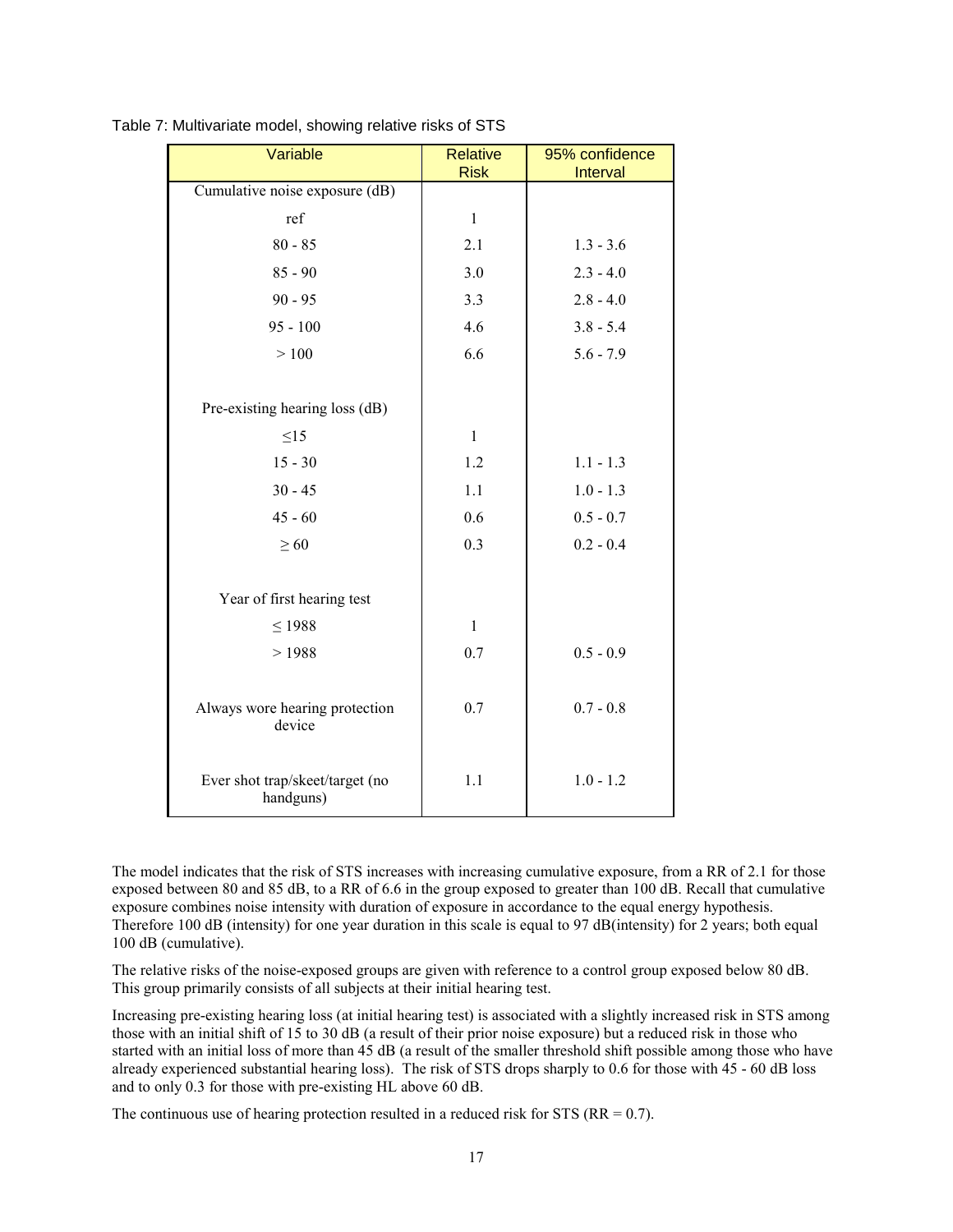The effect of time on the risk of STS was examined in two ways. Both year of test and year of first test were entered into the model. Calendar year of test had little impact on the risk of STS and was removed. Year of first hearing test showed a reduced risk in later years, with those who had their first hearing test after 1988 having a relative risk of 0.7.

Finally, having ever shot trap, skeet or target (but excluding handgun) gave a slightly elevated risk of STS (RR = 1.2).

Incidence Rate Analysis; External Control Group.

In a secondary analysis, the incidence of STS in the sawmill worker cohort was compared with an external control group provided by the NIOSH database, and adjusted for age (Table 8). Because of the relatively small number of controls, all subjects over 40 years were collapsed into a single category.

The relative risk of STS increases from 0.5 in the youngest group (less than 30 years) to 10.5 in the 40 and over group. Combining these data gave an overall RR for the sawmill group of 2.6.

Comparing the change in risk between earlier and later periods in the WCB dataset we found that the overall ageadjusted relative risk dropped from 2.7 to 2.1 in the latter period. This appears to be mainly due to reduction in risk in the oldest of the three age groups where the relative risk was reduced from 10.9 to 7.9.

| Age              | <b>Sawmill Workers</b> | <b>Comparison Group</b> | <b>Relative</b> | 95%                     |
|------------------|------------------------|-------------------------|-----------------|-------------------------|
|                  | N (STS Cases)          | N (STS Cases)           | <b>Risk</b>     | Confidenc<br>e Interval |
| <b>All Years</b> |                        |                         |                 |                         |
| $\leq$ 29        | 4128 (418)             | 47(9)                   | 0.5             | $0.3 - 1.0$             |
| 30-39            | 5212 (940)             | 81(5)                   | 3.1             | $1.3 - 7.3$             |
| $\geq 40$        | 6696 (2189)            | 62(2)                   | 10.5            | $2.7 - 40.9$            |
| Age-adjusted     |                        |                         | 2.6             | $1.6 - 4.1$             |
|                  |                        |                         |                 |                         |
| 1982 and earlier |                        |                         |                 |                         |
| $\leq$ 29        | 1941 (225)             | 47(9)                   | 0.6             | $0.3 - 1.1$             |
| 30-39            | 2902 (562)             | 81(5)                   | 3.3             | $1.4 - 7.8$             |
| $\geq 40$        | 4512 (1526)            | 62(2)                   | 10.8            | $2.8 - 42.4$            |
| Age-adjusted     |                        |                         |                 |                         |
|                  |                        |                         | 2.7             | $1.7 - 4.4$             |
| 1990 and later   |                        |                         |                 |                         |
| $\leq$ 29        | 347(37)                | 47(9)                   | 0.6             | $0.3 - 1.1$             |
| 30-39            | 313(54)                | 81(5)                   | 3.0             | $1.2 - 7.2$             |
| $\geq 40$        | 222(53)                | 62(2)                   | 7.9             | $2.0 - 31.3$            |
| Age-adjusted     |                        |                         | 2.1             | $1.3 - 3.4$             |

Table 8: Incidence Rate Analysis, External Comparison Group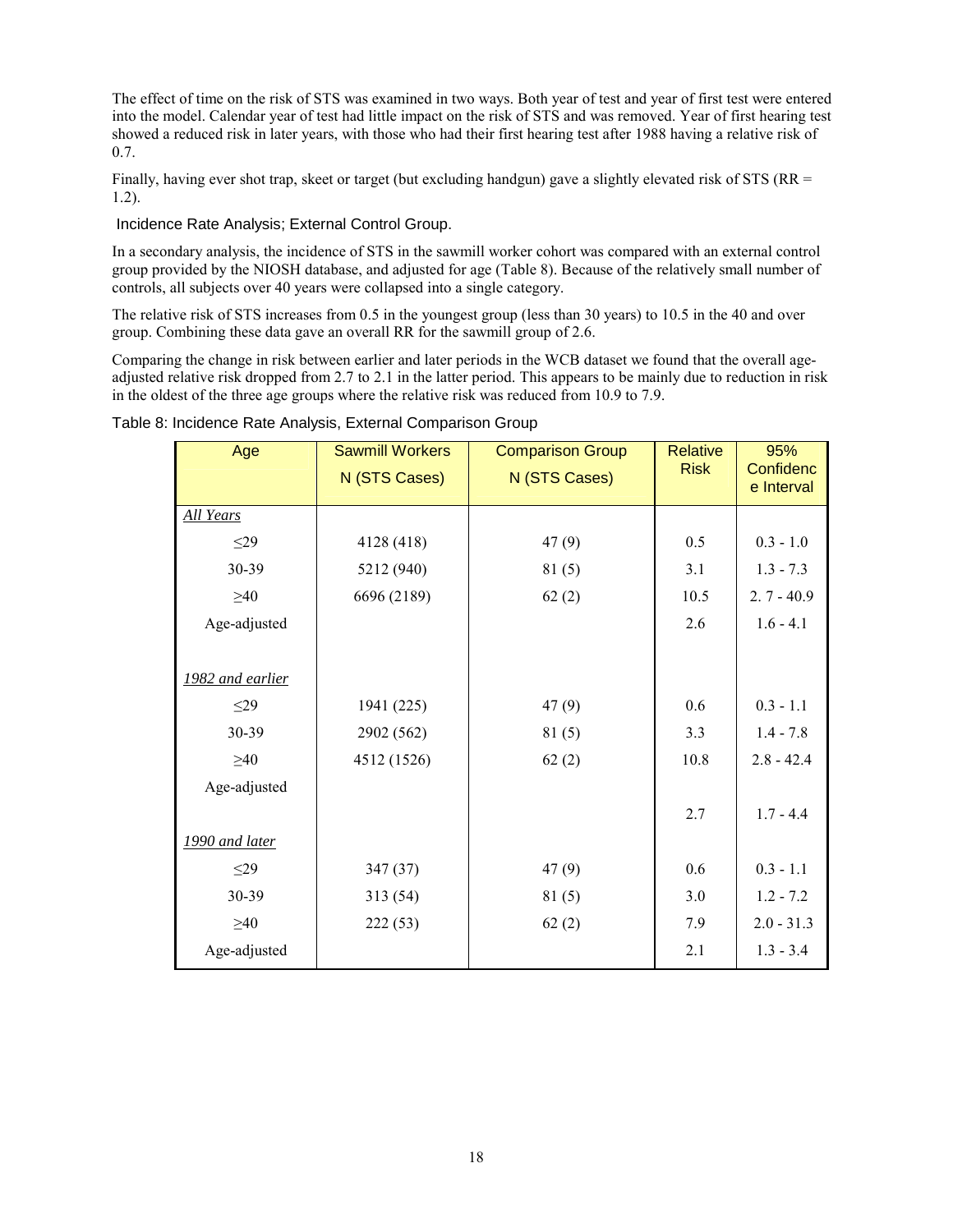### **Discussion**

#### *Relative Risk of Hearing Loss in the Sawmill Cohort*

The analysis indicated that there was an increased risk of hearing loss in sawmill workers.

After adjusting for age, level of hearing loss at first hearing test, year of first test, trap shooting and hearing protection use, there remained an elevated relative risk associated with cumulative exposure to noise. The relative risk showed an increasing trend with increasing levels of cumulative exposure, ranging from 2.1 for low (80 - 85  $dB$ ) to 6.6 for high ( $> 100$  dB) cumulative noise levels.

These relative risks for noise exposure were estimated with reference to an internal comparison group who were exposed to less than 80 dB (cumulative). This control group was constructed from those truly exposed to less than 80 dB, but also included each subject at their first periodic hearing test following baseline (or at 2 years, which ever was smaller).

The model is interpreted thus: a sawmill worker, when all other factors are held constant, exposed to one year at (say) 102 dB (or the equal energy equivalent, e.g. 2 years at 99 dB, 4 years at 96 dB, 16 at 90 dB etc) has approximately 6.6 times the risk of STS of a worker exposed to <80 dB.

An internal comparison group gives the benefit of a characteristically similar comparison group. However, it does not permit the estimation of the "absolute risk", the excess risk above background (i.e. STS due to presbycusis), because by definition there are no (or very few) truly non-occupationally exposed subjects in the hearing conservation program. Because of this, it is likely that the absolute risk would be higher than that found in the internal analysis.

We also conducted an external, age adjusted, cumulative incidence analysis using a NIOSH control data set. We found that the overall RR for STS was approximately 2.6 in sawmill workers, but that it ranged from 0.5 in the youngest to 10.9 in the oldest age groups. It is likely that the fairly broad age groups incompletely controlled for age, but the trend in RR demonstrated is consistent with that within the sawmill group.

#### *The Effect of Hearing Protection Use*

The continuous use of hearing protection devices during the follow-up period reduced the risk of STS by approximately  $30\%$  (RR = 0.7). Given that there is inevitably misclassification of true hearing protection device use it seems likely that their use would be over-reported rather than under-reported. This would lead to an underestimate of their true protective effect.

#### *Changes in the Relative Risk for Hearing Loss with Time*

We were able to measure only one aspect of hearing conservation programs directly, that being hearing protection device usage (noise control was also partially reflected in cumulative noise exposure). It was hoped that the influence of other hearing conservation program elements (noise control, education, audiometry, etc) and of the program as a whole, would be reflected in a reduction in STS incidence with time.

Reduced risks were associated with those having more recent *initial* hearing tests. This suggests that those entering a hearing conservation program later in the study period were less likely (after adjusting for all other factors) to suffer STS than those who entered a hearing conservation program in an earlier period.

Other data showed that in recent years, the average age of those entering hearing conservation programs was lower. The reduction in risk could in part be explained if hearing conservation programs were more effective for those entering them at a younger age, and/or with less industrial experience. The corollary is that hearing conservation programs may be less effective for older, experienced workers with perhaps more established work and hygiene habits.

The external cumulative incidence analysis using the NIOSH/ANSI comparison file also showed a moderate decrease in risk between the sawmill groups from before 1984 and after 1992. This analysis was limited however as that both sawmill time-groups had to be compared to the same group from the ANSI file, and therefore did not adequately control for possible changes in incidence with time in the comparison group.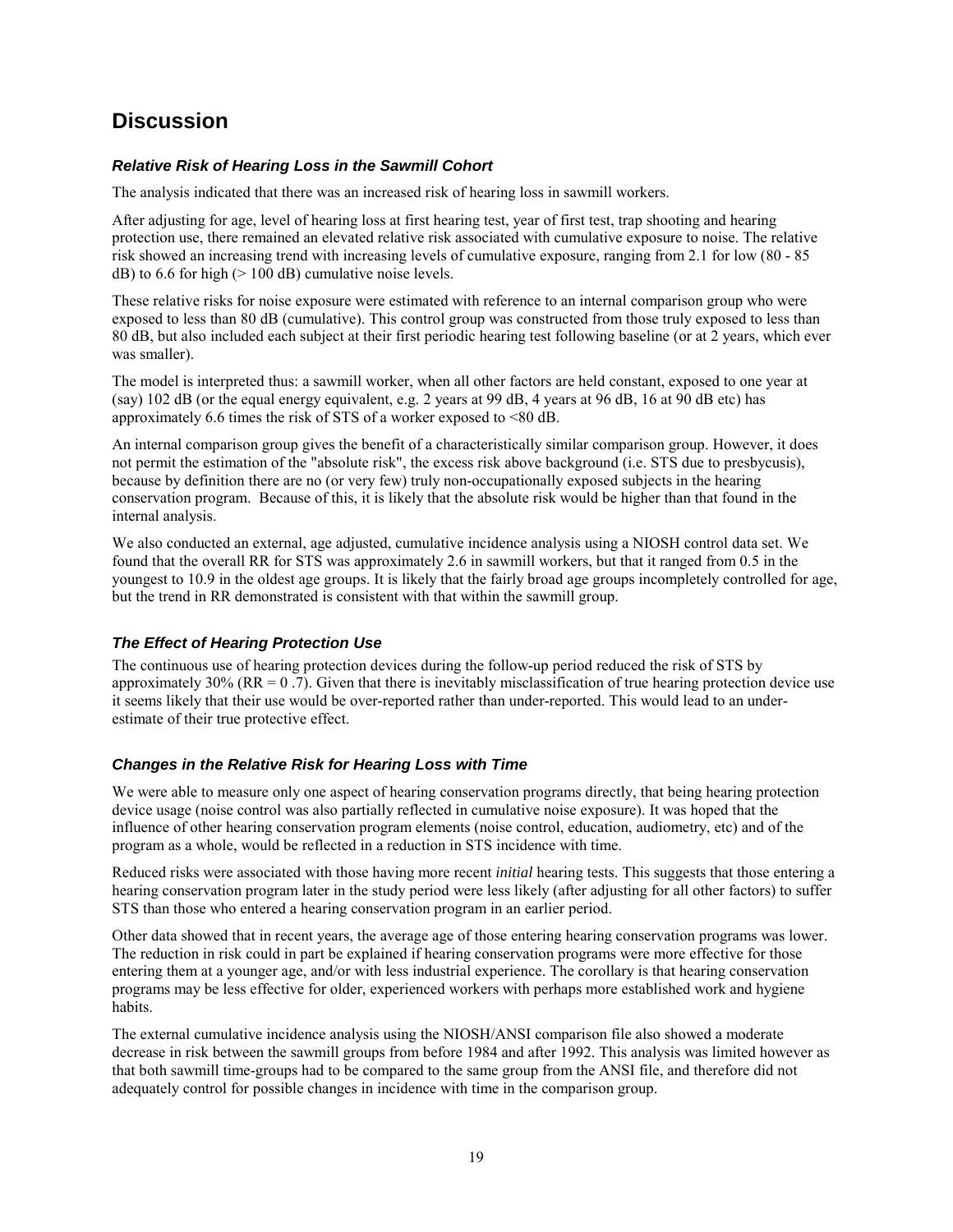#### *Estimating Overall Impact of Hearing Conservation Programs*

Because the relative risks are multiplicative, we can estimate the combined effects of hearing protection devices and year of entry into hearing conservation program. The combined protective effects of recent entry into a hearing conservation program and continual use of hearing protection devices is  $0.7 \times 0.7 = 0.49$ , or a 51% reduction in the risk of STS.

Thus the RR for a worker in the lowest cumulative exposure category, hearing protection use and a recent entry into a hearing conservation program is approximately one (2.1 X 0.49 = 1.0). This assumes a pre-existing hearing loss  $\leq$ 15 dB. However the risk of STS for workers with higher cumulative exposure levels and similar conditions would be greater than 1, and increases to 3.2 in the highest exposure group.

#### *Other Hearing Conservation Program Issues*

Thirty-seven percent of those under 20 years reported on their initial audiograms noise exposure at a previous job. While it is possible that they had had earlier baseline tests done elsewhere, it is a potential concern that a large percentage of young workers are exposed to noise before entering an hearing conservation program. It may be helpful to examine the full audiometric database to gauge the full impact of this.

The analyses show a clear increase in the use of hearing protection devices over the 18 years of follow up. Not surprisingly, the proportion of noised-exposed workers using hearing protection was dependent on the level of noise exposure, although in an ideal situation all participants in a hearing conservation program should report regular use. Prior to 1996 however, the regulation only required hearing protection devices use at exposures above an 8-hour Leq of 90 dB(A), while audiometry was required for those with an 8-hour Leq of 85 dB(A) or greater.

#### *Risk Estimates for Non Occupational-Noise Factors*

The audiometry data demonstrated a strong negative association between pre-existing hearing loss and STS. This is consistent with evidence that accrual of hearing loss is non-linear (Arslan and Ozran, 1998), with most noiseinduced hearing loss occurring in the first 5 - 10 years. The effect was only evident for those with > 45 dB of hearing loss.

History of certain medical conditions (ear surgery, dizziness and severe ear infection) at initial hearing test were associated with pre-existing hearing loss, but in the final multivariate model no medical history factor significantly contributed.

Target shooting (excluding handgun) and handgun use both resulted in an increase in relative risk of STS in univariate analysis, but only target shooting stayed in the final multivariate model, with a 10% increase in risk of STS.

#### *Limitations of the Study*

The ability of the analysis to examine the relationship between non-occupational factors and hearing loss was weakened by the selection of STS in the better ear (several of these risk factors could potentially produce unilateral hearing loss).

There is little doubt that the majority of production and maintenance jobs in a sawmill are highly exposed to noise. However the exposure levels reflected by individuals in hearing conservation programs are a biased representation of overall exposure at sawmill because only those exposed to 85dB(A) Leq or above are required to participate in a hearing conservation program. This potentially restricts the range of exposure levels that can be investigated.

Our method of exposure assessment has a number of limitations. Misclassification of job-title might have occurred both when assigning noise-exposure measurements to job-title but also while cross-referencing WCB occupation codes to the UBC standardized job titles. The noise measurements that were available only recorded noise intensity, and not other noise parameters that might modify the effect of noise on STS, for example impulsivity of noise and length of shift, that would influence recovery time.

A further misclassification of noise exposure was due to an ignorance of the determinants of exposure for each mill/job/time-period combination to which we assigned exposure levels. For example we knew some jobs at certain points in time were likely to be done with the protection of a soundproof control booth. However the mean exposure level we estimated for a job title included both protected and unprotected workers. Thus assigning this value to all subjects in the same job title would have over-estimated exposure for those who work in booths and underestimated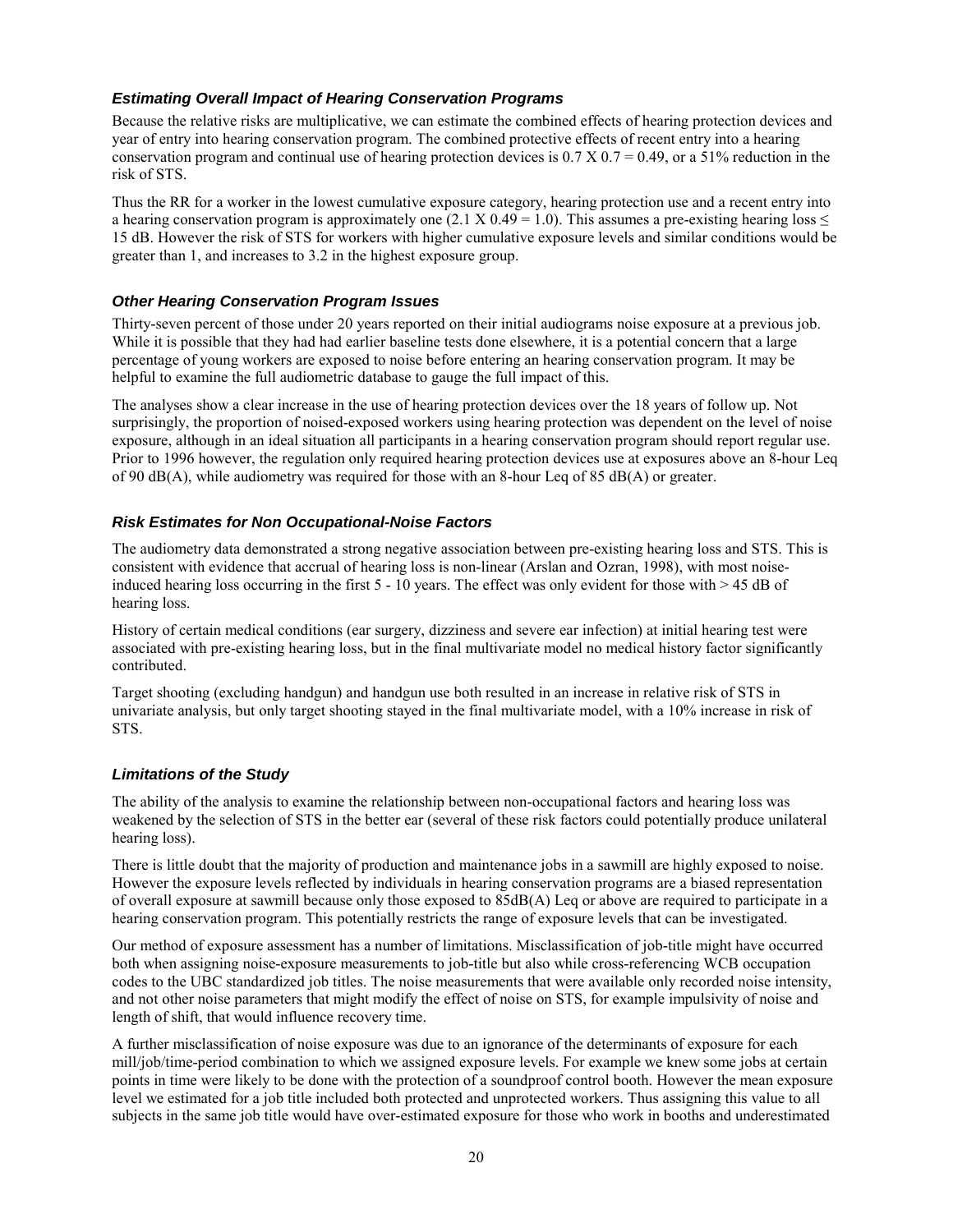for those who didn't. We didn't know the actual sampling strategy employed to collect data (e.g. random sampling vs. "worst-case" sampling) and this could potentially lead to bias toward overestimating exposures

Despite these limitations, confidence in the exposure assignment was increased by having an occupational hygienist familiar with sawmills (HD) review the estimated exposures to check that the ranking of job exposures was reasonable. Further, the assigned exposure levels permitted us to discriminate among hearing protection device usage level quite clearly suggesting that the assigned exposure levels were defining discrete exposure groups (Figure 2).

Noise exposure before initial audiogram was only partially known because subjects only reported current occupation and years at that occupation. Large proportions of subjects reported either exposure "off the job" or at a previous job (49.2% and 63.7%, respectively). It is unlikely that noise exposure is homogeneous among all those reporting some exposure, leading to misclassification of these variables. We adjusted for this by entering initial hearing loss in the model, and ignoring all prior noise exposure.

All of the potential misclassificiation reported here is likely to be "non-differential" (equally probable to occur among any subgroup) and would usually be expected to reduce any apparent effect.

#### *Limitations of the Data*

Audiometry databases often lack data on those considered "non-exposed", because only at-risk workers are required to participate. This is a widespread problem, and true of the WCB database. While it was originally hoped that a control group could be formed from those individuals labeled unexposed (occupation code = 9999999) they were in fact too small a group, with too limited follow up time and relatively few audiograms. The bulk of the hearing tests for this group were from a short number of years in an earlier period. In addition the validity of the audiometry technicianís assessments of exposure could not be tested because no actual occupation code was recorded.

Other studies of this type have utilized audiometry databases compiled for the purpose of developing and validating measures of the effectiveness of hearing conservation programs (NIOSH, 1987). One of databases was used in this study for a secondary analysis, but there were a number of limitations associated with its use. Their status as a "control group" was based in part on the ANSI committee's judgement that the participants were part of a good hearing conservation program and therefore "effectively" unexposed. Further, the limited amount of data available was all from a single time period, one that was different from the sawmill data. It also lacked data on a number of potential confounders, and on measurement methods.

Thirty-five percent of data was missing for the exposure history questions. Upon examination, these "nonresponders" were found to be slightly older, to have slightly increased pre-existing hearing loss at their initial hearing test, but they were not exposed to a substantially different average noise level. Individuals with any missing data were not included in the multivariate model. There is a potential for selection bias if the non-response rate was different between those who go on to have an STS and those who do not.

Regarding non-occupational exposures, very large numbers reported positively to shooting-hobbies; therefore we might assume very wide-range of noise exposure in each group and subsequent misclassification. No detailed information was available with respect to magnitude or timing of exposure, nor duration etc. This would have led to substantial variability in the actual exposure received by those who respond "yes" to any of these questions, and a bias in the relative risk toward the null.

It might be possible to improve the outcome measure. A reported test of the reliability of the measure identified that only 51% of those with an audiogram after an initial STS were shown to have a STS on the follow-up audiogram. Several other measures of hearing loss have been reported with higher levels of reliability (NIOSH, 1998). Misclassification of the hearing loss outcome in our analyses would also be expected to decrease relative risk estimates towards the null.

#### *Application of Analytical Technique by WCB in Other Industry Sectors*

We do not recommend at this time that this analysis methodology be applied to other industry sectors without the guidance of a competent statistician.

We identified a number of steps in the data preparation and analysis that required a sophisticated understanding of the mathematics underlying the statistical procedure. These required decisions that cannot, at this point, be generalized into a simple protocol.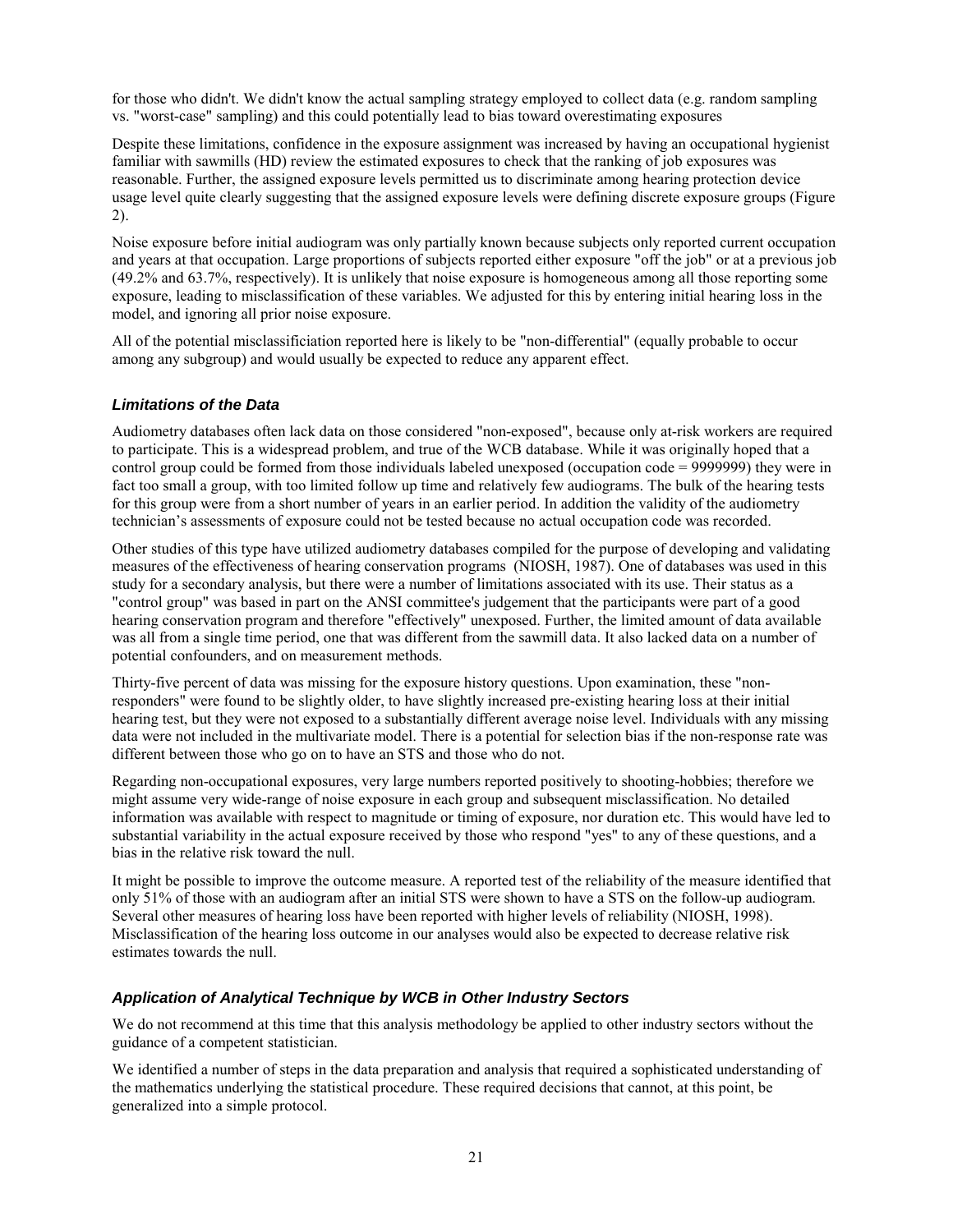#### *Possible Areas for Further Investigation*

Several items were identified as areas worthy of further study:

- ! Repeat analyses on other industry groups to determine if protocol is generalizable.
- ! Examine relationship of exposure and hearing loss using other definitions of threshold shift (such as "Repeated 15 dB shift at any frequency").
- Examine the effect of hearing conservation programs on noise exposure by investigating noise levels directly; combine UBC and WCB data to look for changes in noise exposure with time.
- ! Improve exposure assessment by reducing misclassification due to grouping by job, and by modifying exposure levels based on predicted adoption of noise control techniques such as sound-proof booths
- ! Identify more appropriate external control groups (such as WCB OHO's or Sataloff (1999) group).
- ! Link audiometry file to UBC sawmill cohort file to improve individual work histories

#### *Conclusions and Recommendations*

Sawmill workers participating in hearing conservation programs in British Columbia are at an increased risk of hearing loss as measured by the OSHA STS (better ear). This risk increases with increasing cumulative exposure levels in a typical dose-response fashion to a relative risk of 6.6 in the highest exposed group.

Hearing protection devices are associated with a 30% reduction in risk of STS. Entering a hearing conservation program at a later period in time (after 1988) was associated with a further 30% reduction.

These relative risks suggest that a sawmill worker in 1996, continually wearing hearing protection, still had an elevated risk of a STS.

With respect only to the utilization of audiometry data for research purposes, it is recommended that:

- ! Data collection protocols be changed to encourage full completion of medical and exposure histories, and the coding be updated to reflect differences between "no status change" and "refused to answer".
- ! Improve quality control practices to reduce the number of data errors and missing values in the audiometry file.
- ! Increase testing of non-exposed workers in all sites (as recommended by NIOSH, 1998) to provide better internal control data.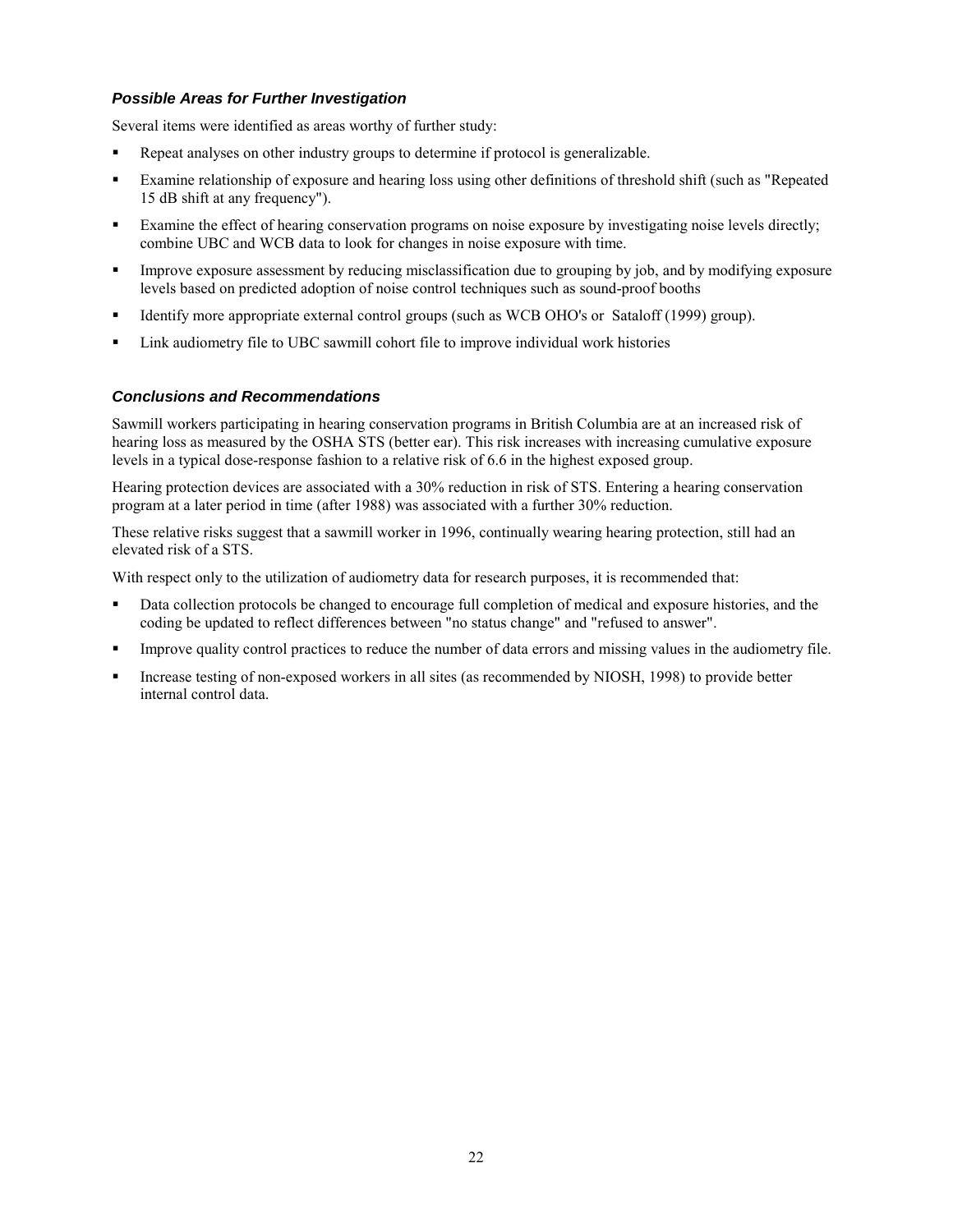### **References**

- Adera, T., Donahue, A. M., Malit, B. D., and Gaydos, J. C. (1993a) Assessment of the proposed Draft American National Standard method for evaluating the effectiveness of hearing conservation programs. Journal of Occupational Medicine 35(6), 568-73.
- Adera, T., Donahue, A. M., Malit, B. D., and Gaydos, J. C. (1993b) An epidemiologic method for assessing the effectiveness of hearing conservation programs using audiometric data. Military Medicine 158(11), 698- 701.
- Amos, N. E. and Simpson, T. H. (1995) Effects of pre-existing hearing loss and gender on proposed ANSI S12.13 outcomes for characterizing hearing conservation program effectiveness: preliminary investigation. Journal of the American Academy of Audiology 6(6), 407-13.
- ANSI. Draft American National Standard: Evaluation of the Effectiveness of Hearing Conservation Programs. ANSI. New York., 1991
- Arslan, E. and Orzan, E. (1998 ) Audiological management of noise induced hearing loss. [Review] [21 refs]. Scandinavian Audiology. Supplementum. 48:131-45,
- Bertrand RA and J Zeidan. (1999) A Statistical Approach Used to Evaluate the Effectiveness of a HEaring Conservation Program (HCP in the Quebec Mining Industry. Journal of Occupational Hearing Loss 2(2,3), 101-113
- Checkoway H., N. Pearce, DJ Crawford-Brown (1989) Research Methods in Epidemiogy, page 241, Oxford University Press, New York, New York
- Erdriech J and LS Erdreich (1982) Epidemiologic Strategies to Understanding Noise-Induced Hearing Loss. In: New Perspectives on Noise Induced Hearing Loss. R. Hamernik, D Henderson and R Salvi, eds. Raven Press, New York, New York
- Hosmer, DW and S. Lemeshow (1999) Applied Survival Analysis, John Wiley and Sons, New York, NY
- NIOSH. (1998) Occupational Noise Exposure: Revised Criteria, National Institute Occupational Safety and Health, Cincinnati, OH
- Ostry AS (1998) Psychosocial Job Strain and Coronary Heart Disease in a Cohort of Blue Collar Workers, PhD Thesis, University of British Columbia.
- Ridgely, CD and JR Wilkins. (1991) A Comparison of Median Hearing Thresholds from US Navy and US Army Audiometric Databases. Military Medicine 156, 343-345. 91.
- Robinson, DW and MS Shipton. (1977) Tables for The Estimation of Noise Induced Hearing Loss.
- Royster, JD (1999) Personal communication with WCB Hearing Conservation Branch
- Simpson, TH, N. Amos, WF Rintelmann (1998) Effects of Pre-existing Hearing Loss on Proposed ANSI S12.13 Outcomes for Characterizing Hearing conservation Program Effectiveness: Follow-up Investigation, J. Am. Acad. Audiol. 9:112-120
- Simpson, T. H., Stewart, M., and Kaltenbach, J. A. (1993) Effects of audiometric threshold step size on proposed ANSI S12.13 outcomes for characterizing hearing conservation program effectiveness. Journal of the American Academy of Audiology 4(4), 258-63.
- Wolgemuth, KS, AG Kamhi, WE Lutrell, DJ Wark (1995) The Effectiveness of the Navy's Hearing Conservation Program, Military Medicine, 160:219-222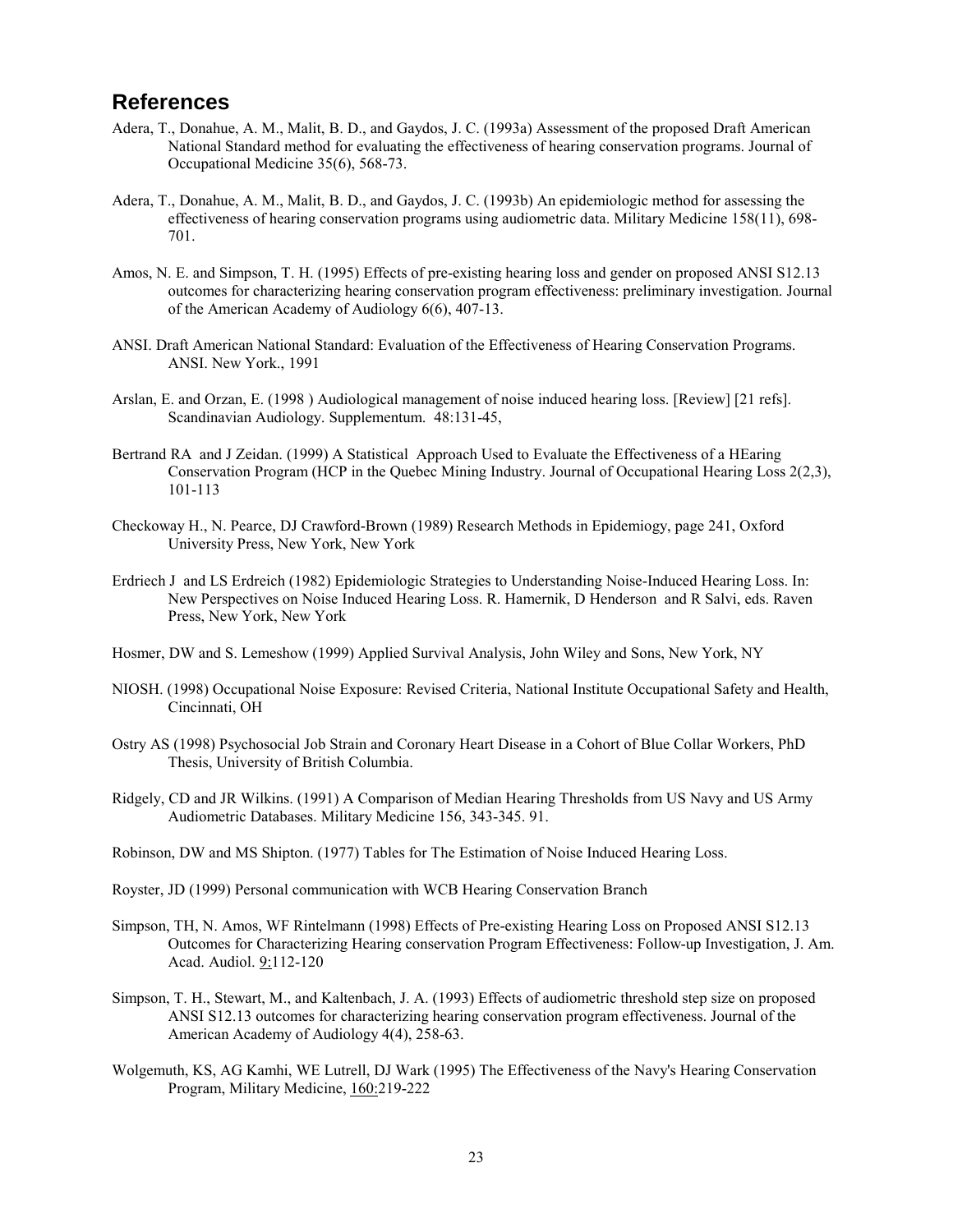# **Appendix A: Audiometry Database Fields**

Table A.1 WCB Audiometry Database File Structure

| Field           | <b>Retained for</b><br>Analysis | Description                              |
|-----------------|---------------------------------|------------------------------------------|
| ID              |                                 | Unique personal identifier               |
| AGE             | V                               | Age of subject                           |
| <b>DOB</b>      |                                 | Date of birth                            |
| <b>SIN</b>      |                                 | Social insurance number                  |
| <b>SUBCLASS</b> |                                 | Industry subclass identifier             |
| FIRM NO         |                                 | Company identifier                       |
| LOC NO          |                                 | Location identifier (within FIRM NO)     |
| <b>OCCUP</b>    | $\sqrt{}$                       | WCB occupation code                      |
| <b>OCCYRS</b>   |                                 | Years at occupation                      |
| HP USER         |                                 | Hearing protection user?                 |
| <b>TESTDATE</b> | V                               | Date of test (YYMM)                      |
| <b>TESTTYPE</b> |                                 | Baseline or periodic hearing test        |
| <b>TESTCAT</b>  |                                 | Classification of test outcome           |
| <b>TESTYEAR</b> |                                 | Year of test                             |
| <b>AGEGROUP</b> |                                 | Age category                             |
| HRS AWAY        |                                 | Hours away from noise before test        |
| HRS IN          |                                 | Hours in noise before test               |
| <b>HPWRNREG</b> |                                 | Type of hearing protector regularly worn |
| <b>HPBEFTST</b> |                                 | Type of hearing protection before test   |
| LE1000HZ        | $\sqrt{}$                       | Hearing threshold, left, 1000Hz          |
| LE2000HZ        |                                 | Hearing threshold, left, 2000Hz          |
| LE3000HZ        |                                 | Hearing threshold, left, 3000Hz          |
| LE4000HZ        |                                 | Hearing threshold, left, 4000Hz          |
| LE500HZ         |                                 | Hearing threshold, left, 500Hz           |
| LE6000HZ        |                                 | Hearing threshold, left, 6000Hz          |
| LE8000HZ        |                                 | Hearing threshold, left ear, 8000 Hz     |
| <b>RE1000HZ</b> |                                 | Hearing threshold, right, 1000Hz         |
| RE2000HZ        |                                 | Hearing threshold, right, 2000Hz         |
| <b>RE3000HZ</b> |                                 | Hearing threshold, right, 3000Hz         |
| RE4000HZ        |                                 | Hearing threshold, right, 4000Hz         |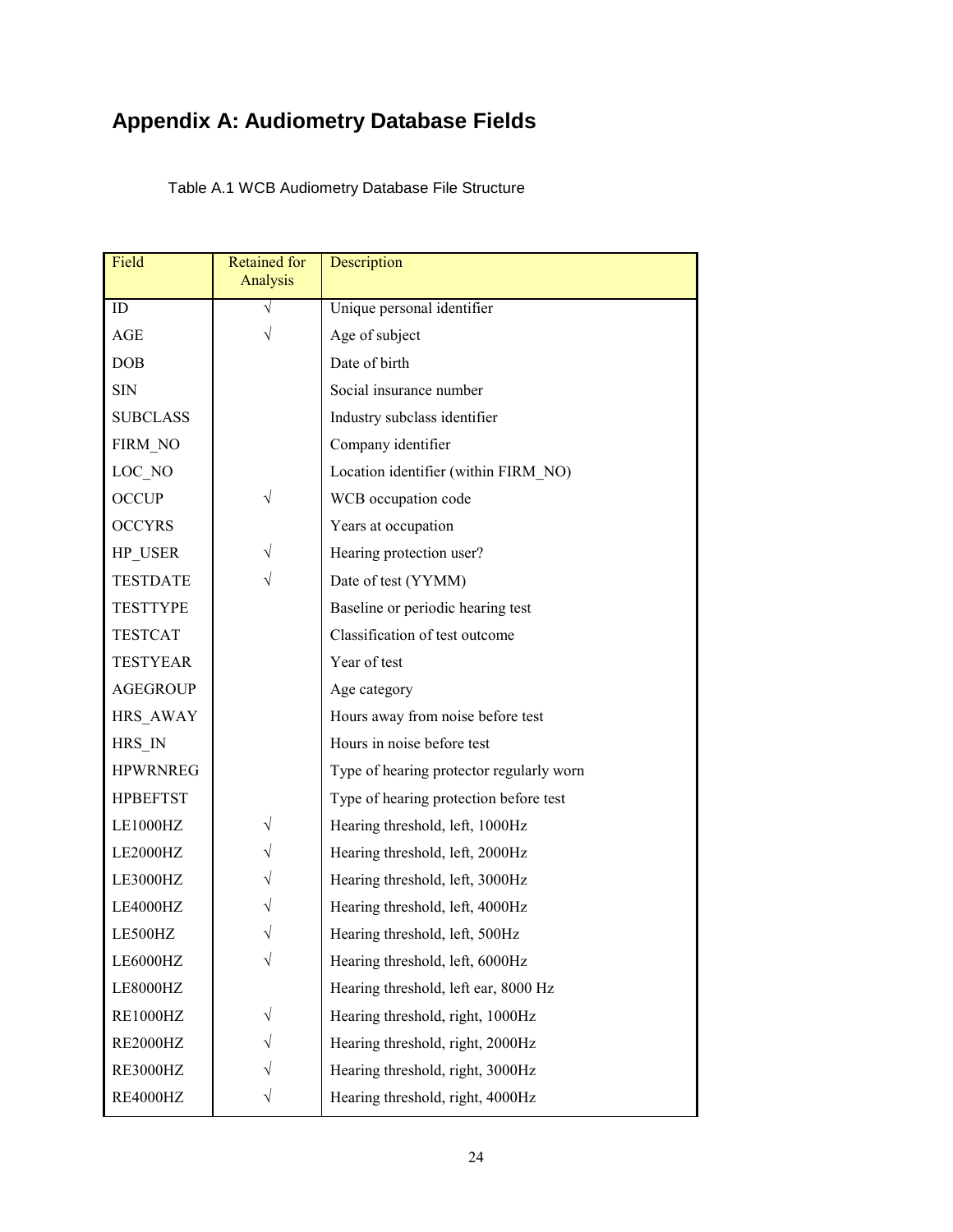| RE500HZ         | $\sqrt{}$                       | Hearing threshold, right, 500Hz                     |
|-----------------|---------------------------------|-----------------------------------------------------|
| <b>RE6000HZ</b> |                                 | Hearing threshold, right, 6000Hz                    |
| Field           | <b>Retained for</b><br>Analysis | Description                                         |
| <b>RE8000HZ</b> |                                 | Hearing threshold, right ear, 8000 Hz               |
| <b>MEDHXA</b>   |                                 | ENT visit in last 5 years                           |
| <b>MEDHXB</b>   | $\sqrt{}$                       | Ever had severe ear infection                       |
| MEDHXB2         |                                 | Ear infection left or right                         |
| <b>MEDHXE</b>   | V                               | Ever had ear surgery                                |
| MEDHXE2         |                                 | Ear surgery left or right                           |
| <b>MEDHXF</b>   |                                 | Ever had dizziness or balance problem               |
| <b>MEDHXG</b>   | $\sqrt{}$                       | Ever had a serious head injury                      |
| MEDHXG2         |                                 | Head injury left or right                           |
| <b>MEDHXH</b>   |                                 | Ever Blast exposure                                 |
| MEDHXH2         |                                 | Blast exposure left or right                        |
| <b>MEDHXI</b>   |                                 | Ever had hearing aid                                |
| MEDHXI2         |                                 | Hearing aid left or right                           |
| <b>MEDHXJ</b>   | $\sqrt{}$                       | Ever had a relative with hearing loss before age 50 |
| <b>NOISEHXA</b> |                                 | Ever been exposed to loud noise at prior job        |
| <b>NOISEHXB</b> |                                 | Ever been exposed to noise off job                  |
| <b>NOISEHXC</b> |                                 | Ever been exposed to noise in armed forces          |
| <b>FIREARMA</b> |                                 | Ever hunted                                         |
| <b>FIREARMB</b> |                                 | Ever shot trap/skeet/target (not handguns)          |
| <b>FIREARMC</b> | V                               | Ever shot handguns                                  |
| <b>FIREARMD</b> |                                 | Hearing protection worn while shooting              |
| <b>FIREARME</b> |                                 | Shoulder shot from                                  |
| <b>FIREARMF</b> |                                 | Number of years shooting                            |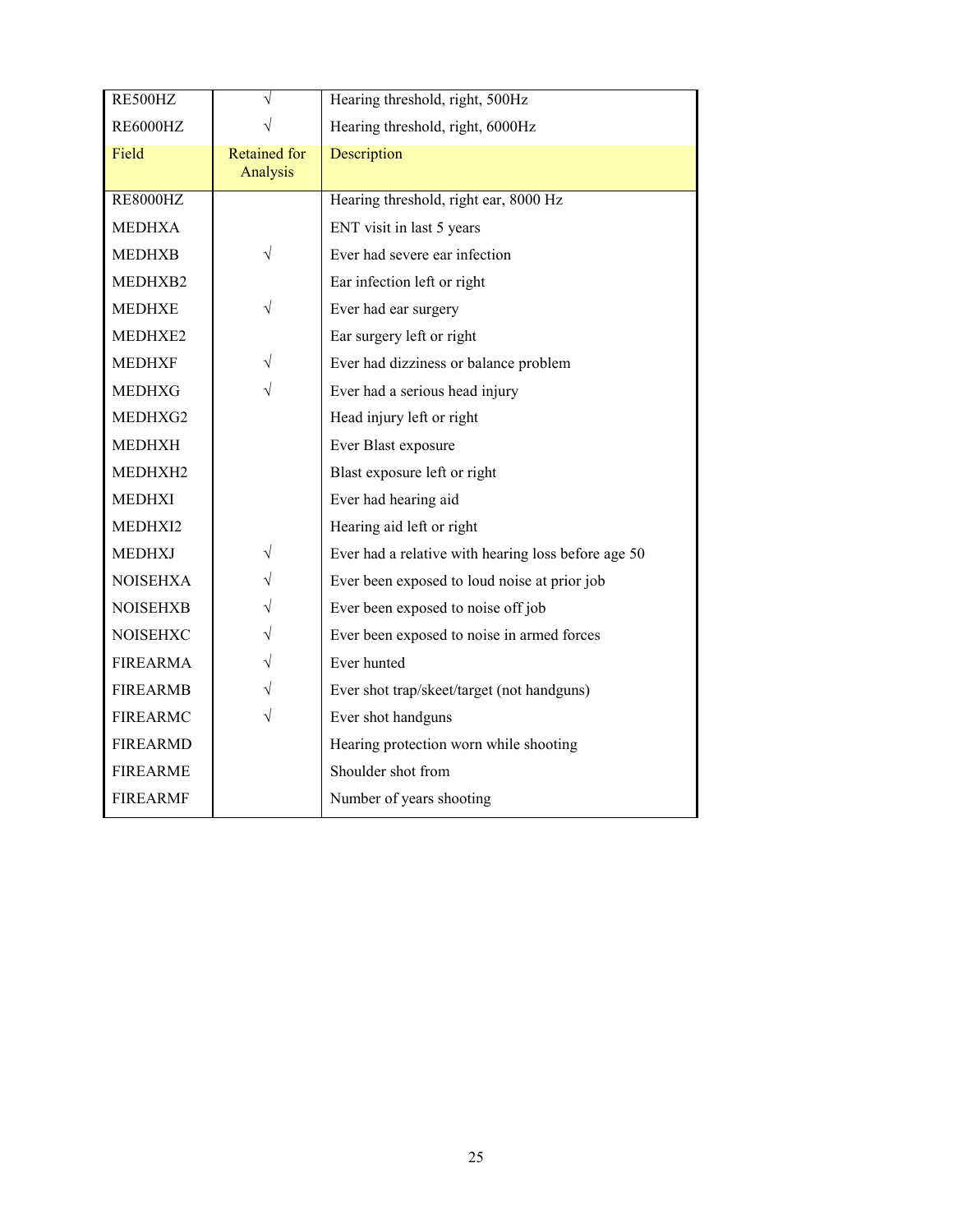## **Appendix B: Noise Exposure Levels in Sawmill-Related Occupations**

The following list gives WCB occupation code and standardized WCB job title (used in audiometry file), as well as the matched UBC standardized job title which had earlier been used to code WCB sawmill exposure data that has no standardized job coding in the raw Noise Exposure file.

Where a UBC standardized job title exists, the number of dosimetry measurements used in the estimation of the 8-hr Leq is given. Where the UBC standardized job is blank, the noise level was estimated from non-sawmill exposure data provided at a later date by the WCB. In all cases the number of hearing tests to which the estimate was applied is given.

The table is in order of occupation code.

| <b>WCB</b><br>Occupation         | <b>WCB Standardized Job Title</b>                         | <b>UBC Standardized Job title</b> | Number of<br>dosimetry                            | <b>Noise</b><br><b>Exposure</b>                    | Number of<br>observations in                                 |
|----------------------------------|-----------------------------------------------------------|-----------------------------------|---------------------------------------------------|----------------------------------------------------|--------------------------------------------------------------|
| Code                             |                                                           |                                   | measurements Level (dB(A)<br>used in              |                                                    | audiogram<br><b>Database</b>                                 |
|                                  |                                                           |                                   | estimate                                          | 8-hr Leg                                           |                                                              |
| 1113129                          | OFFICE/CLERICAL WORKER                                    | <b>CLERK</b>                      | 8                                                 | 80.8                                               | 546                                                          |
| 1116621                          | SAFETY/HYGIENE/INSPECTION OFFICER                         | MANAGER/SUPERINTENDENT            |                                                   | 88.2                                               | 37                                                           |
| 1133699                          | TEACHER/INSTRUCTOR                                        | <b>CLERK</b>                      |                                                   | 80.8                                               | 3                                                            |
| 2142510                          | ENGINEER (PROF;ENVIRONMENTAL)                             | <b>CLERK</b>                      |                                                   | 80.8                                               | 149                                                          |
| 2145640                          | INSPECTOR/QUAL CTRL/ENV MONITOR/FIELD<br>OP               |                                   |                                                   | 92.3                                               | 1004                                                         |
| 2161510                          | TECHNICAL SPECIALIST/INSTRUMENT TECH                      | <b>ELECTRICIAN</b>                |                                                   | 88                                                 | 67                                                           |
| 2163466                          | DRAFTSPERSON/LAYEROUT                                     | <b>CLERK</b>                      |                                                   | 80.8                                               | 94                                                           |
| 3135276                          | FIRST AID ATTENDANT                                       | <b>FIRST AID</b>                  | 2                                                 | 67.5                                               | 754                                                          |
| 4143149                          | <b>COMPUTER OPERATOR</b>                                  | <b>CLERK</b>                      |                                                   | 80.8                                               | 28                                                           |
| 4153731                          | SHIPPER/RECEIVER                                          |                                   | 5                                                 | 81.3                                               | 1173                                                         |
| 4155138                          | TALLYPERSON/CHECKER                                       | TALLYMAN                          | 14                                                | 81.8                                               | 2309                                                         |
| 4155790                          | PARTSMAN/STOCK CLERK/TOOL CRIB                            |                                   |                                                   | 79                                                 | 180                                                          |
| 4157677                          | <b>WEIGH SCALE OPERATOR</b>                               | YARD WORKER                       |                                                   | 81.6                                               | 41                                                           |
| 5133855                          | SALESPERSON/SERVICE PERSON                                | YARD WORKER                       |                                                   | 81.6                                               | 210                                                          |
| 5193204                          | <b>DELIVERY DRIVER</b>                                    |                                   |                                                   | 86.5                                               | 13                                                           |
| 6111255                          | <b>FIRE INSPECTOR</b>                                     | MANAGER/SUPERINTENDENT            |                                                   | 88.2                                               | 8                                                            |
| 6115913                          | <b>WATCHMAN/SECURITY</b>                                  | <b>WATCHMAN</b>                   | 10                                                | 88                                                 | 1552                                                         |
| 6191349                          | CLEANUP/JANITOR/UTILITY/MAINTENANCE                       | <b>CLEANUP</b>                    | 113                                               | 93.3                                               | 14730                                                        |
| 7112319                          | GARDENER/GROUNDSKEEPER/LANDSCAPER                         |                                   |                                                   | 81.6                                               | 13                                                           |
| 7511255                          | AVALANCHE CREW/TRAIL CREW/FOREST TECH FOREST CONSERVATION | OFFIC                             |                                                   | 83                                                 | 344                                                          |
| 7511316                          | FIRE WARDEN/FIRE CHIEF                                    | MANAGER/SUPERINTENDENT            |                                                   | 88.2                                               | 22                                                           |
| 7513267                          | FALLER/BUCKER/POWERSAW OP/CHAINSAW<br>OP                  | <b>BUCKER</b>                     | 14                                                | 95.9                                               | 1021                                                         |
| 7513450                          | <b>CAT SWAMPER</b>                                        |                                   |                                                   | 90                                                 | 48                                                           |
| 7513478                          | BUNCHER/FELLER/DELIMBER/LOG<br><b>PROCESSOR</b>           | <b>BUCKER</b>                     | 14                                                | 95.9                                               | 172                                                          |
| 7517062                          | <b>BOOM WORKER</b>                                        | <b>BOOMMAN</b>                    | 28                                                | 84.3                                               | 2315                                                         |
| 7517126                          | <b>SKIDDER OPERATOR</b>                                   |                                   | $\overline{2}$                                    | 99.5                                               | 297                                                          |
| 7517137                          | <b>CHASER</b>                                             |                                   |                                                   | 91.2                                               | 196                                                          |
| <b>WCB</b><br>Occupation<br>Code | <b>WCB Standardized Job Title</b>                         | <b>UBC Standardized Job title</b> | Number of<br>dosimetry<br>measurements<br>used in | <b>Noise</b><br><b>Exposure</b><br>Level $(dB(A))$ | Number of<br>observations in<br>audiogram<br><b>Database</b> |

#### Table B.1 Noise Exposure Assessment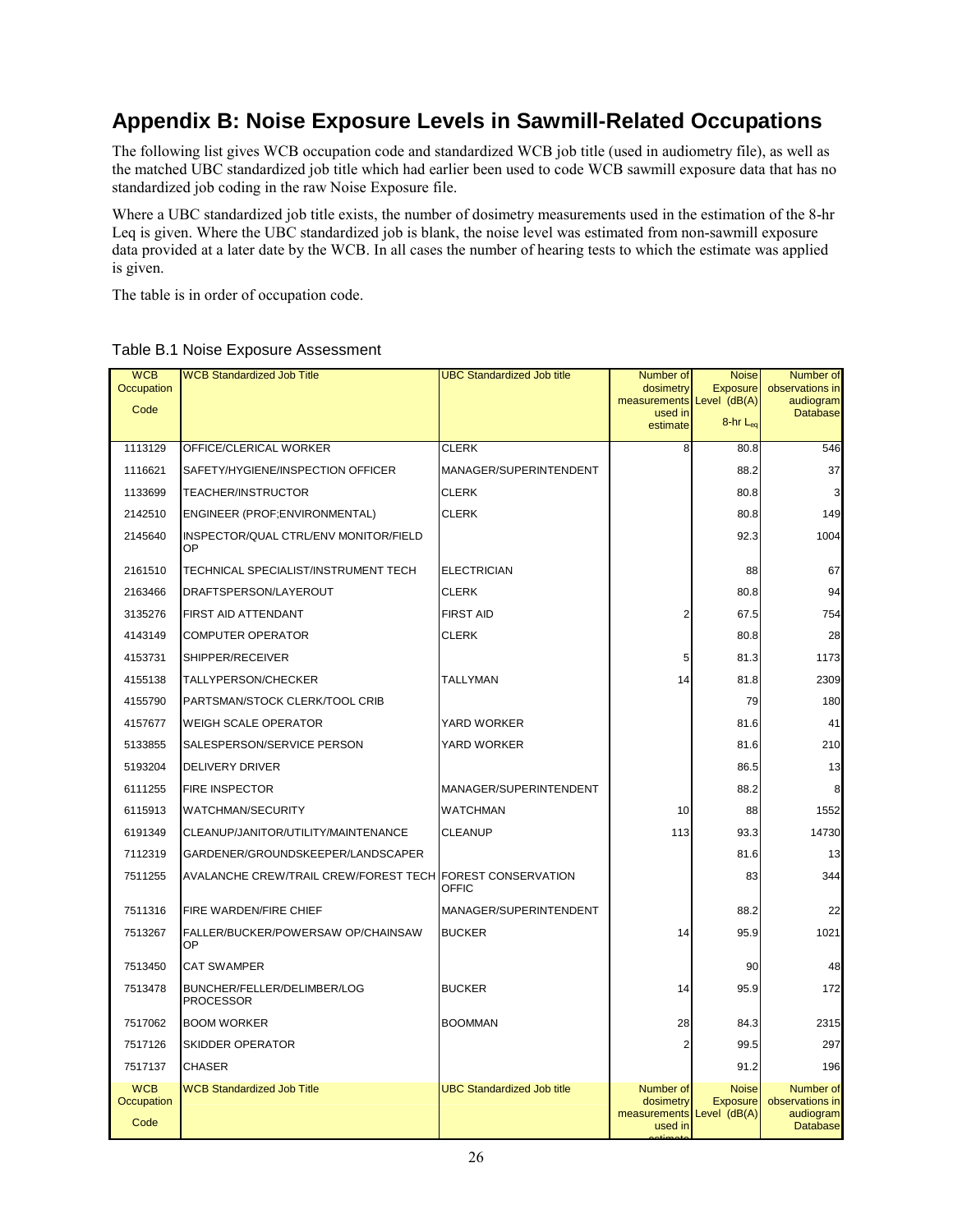|                          |                                                    |                                   | estimate                            | 8-hr L <sub>eq</sub>                 | <b>Database</b>              |
|--------------------------|----------------------------------------------------|-----------------------------------|-------------------------------------|--------------------------------------|------------------------------|
| 7517202                  | <b>FLUME TENDER/SLIP WORKER</b>                    | <b>SLIPMAN</b>                    | 12                                  | 89.4                                 | 18                           |
| 7517255                  | FORESTER/CONSERVATION OFFICER                      |                                   |                                     | 83                                   | 1235                         |
| 7517425                  | LANDING WORKER/LOG DECK WORKER                     | LOG DECKMAN                       | 33                                  | 89                                   | 383                          |
| 8153327                  | <b>SCREEN TENDER</b>                               | CHIPE SCREEN TENDER               | 3                                   | 93                                   | 4                            |
| 8159521                  | <b>MOULD HANDLER</b>                               |                                   |                                     | 96.5                                 | 3                            |
| 8171143                  | <b>GRINDER/RUBBER</b>                              | <b>GRINDERMAN</b>                 | 21                                  | 85.7                                 | 145                          |
| 8173478                  | PRESS OPERATOR                                     |                                   | 1                                   | 89                                   | 186                          |
| 8228458                  | PRODUCTION LINE WORKER                             | AVG[]                             |                                     | 93.1                                 | 287                          |
| 8231059                  | SHAKE/SHINGLE WORKER                               |                                   | 2                                   | 90.8                                 | 116                          |
| 8231088                  | <b>SAWYER</b>                                      | <b>HEAD SAWYER</b>                | 168                                 | 87.8                                 | 10676                        |
| 8231142                  | <b>CHIP &amp; SAW OPERATOR</b>                     | <b>CHIPNSAW</b>                   | 65                                  | 84.1                                 | 3049                         |
| 8231216                  | DRAGSAW OPERATOR                                   | <b>CUTOFF SAW</b>                 | 178                                 | 81.9                                 | 79                           |
| 8231317                  | <b>GANG OPERATOR</b>                               | <b>GANG SAW</b>                   | 4                                   | 96.3                                 | 1296                         |
| 8231745                  | <b>SLASHER</b>                                     |                                   | 24                                  | 91.4                                 | 362                          |
| 8231806                  | SHAKE/SHINGLE SAWYER                               |                                   | 4                                   | 95.25                                | 104                          |
| 8231856                  | TRIMMER                                            | <b>TRMMER OPERATOR</b>            | 523                                 | 96.8                                 | 11114                        |
| 8233472                  | <b>CLIPPER/JOINTER OPERATOR</b>                    |                                   |                                     | 94.7                                 | 585                          |
| 8233473                  | <b>GRADELINE/LATHE OPERATOR</b>                    |                                   | 3                                   | 93.3                                 | 317                          |
| 8233474                  | STRIP SAW/RECOVERY                                 |                                   |                                     | 90.8                                 | 381                          |
| 8233893                  | MILL/PLYWOOD WORKER                                | AVGI                              |                                     | 92.3                                 | 5689                         |
| 8235413                  | <b>KILN OPERATOR</b>                               | KILN OPERATOR                     | 9                                   | 87.9                                 | 1065                         |
| 8236455                  | GRADER/HANDLER/SORTER/SCALER                       | GRADER                            | 265                                 | 95.2                                 | 13957                        |
| 8238038                  | <b>BARKER OPERATOR/DEBARKER</b>                    | <b>BARKER OPERATOR</b>            | 244                                 | 82.9                                 | 5811                         |
| 8238051                  | <b>SAWMILL HAND</b>                                | LABOURER                          |                                     | 93.8                                 | 33874                        |
| 8238134                  | GREENCHAIN OP/OFFBEARER/PLANER CH<br><b>PULLER</b> | OFFBEARER                         | 229                                 | 87.8                                 | 18463                        |
| 8238166                  | <b>CONVEYOR WORKER</b>                             |                                   | 14                                  | 92.5                                 | 63                           |
| 8238240                  | <b>EDGER OPERATOR</b>                              | <b>EDGER OPERATOR</b>             | 592                                 | 93.8                                 | 7065                         |
| 8238241                  | <b>EDGER/GANG TAILER</b>                           | <b>TAILSAWYER</b>                 | 336                                 | 98.9                                 | 2425                         |
| 8238359                  | <b>HOG ATTENDANT</b>                               | <b>HOG OPERATOR</b>               | 27                                  | 90.4                                 | 417                          |
| 8238595                  | <b>PLANER OPERATOR</b>                             | <b>PLANER FEEDER</b>              | 81                                  | 99.2                                 | 6789                         |
| 8238655                  | <b>RESAW OPERATOR</b>                              | <b>RESAWYER</b>                   | 293                                 | 97.3                                 | 3941                         |
| 8238756                  | DROP EDGE SORTER                                   | DROPSORT OPERATOR                 | 312                                 | 97.8                                 | 6097                         |
| 8238762                  | <b>SPOTTER</b>                                     | <b>SPOTTER</b>                    | 137                                 | 98.1                                 | 179                          |
| 8239202                  | DECK WORKER(SAWMILLS)                              | LOG DECKMAN                       | 33                                  | 88.9                                 | 1571                         |
| 8239332                  | CHIPPER OP/BEATER/GRINDER                          | <b>CHIPPER OPERATOR</b>           | 194                                 | 101.7                                | 6106                         |
| 8256830                  | TESTER                                             |                                   |                                     | 94.6                                 | 107                          |
| 8311708                  | TOOL & DIE MAKER                                   | <b>MACHINIST</b>                  |                                     | 80.7                                 | 17                           |
| 8313477                  | MACHINE SHOP WORKER                                |                                   |                                     | 86.3                                 | 19                           |
| 8313479                  | <b>MACHINIST</b>                                   | <b>MACHINIST</b>                  | 9                                   | 80.7                                 | 1331                         |
| <b>WCB</b><br>Occupation | <b>WCB Standardized Job Title</b>                  | <b>UBC Standardized Job title</b> | Number of<br>dosimetry              | <b>Noise</b><br><b>Exposure</b>      | Number of<br>observations in |
| Code                     |                                                    |                                   | measurements<br>used in<br>estimate | Level (dB(A)<br>8-hr L <sub>eq</sub> | audiogram<br><b>Database</b> |
| 8313718                  | MACHINE TOOL SETTER                                | <b>MILLWRIGHT</b>                 |                                     | 90.9                                 | $\overline{\mathbf{c}}$      |
| 8331048                  | <b>BLACKSMITH/FORGER</b>                           | <b>MILLWRIGHT</b>                 |                                     | 90.9                                 | 37                           |
| 8331497                  | <b>CHAINMAKER</b>                                  |                                   |                                     | 94                                   | 246                          |
| 8333725                  | SHEET METAL WORKER/TINSMITH                        | SHEET METAL WORKER                | 3                                   | 91.3                                 | 3                            |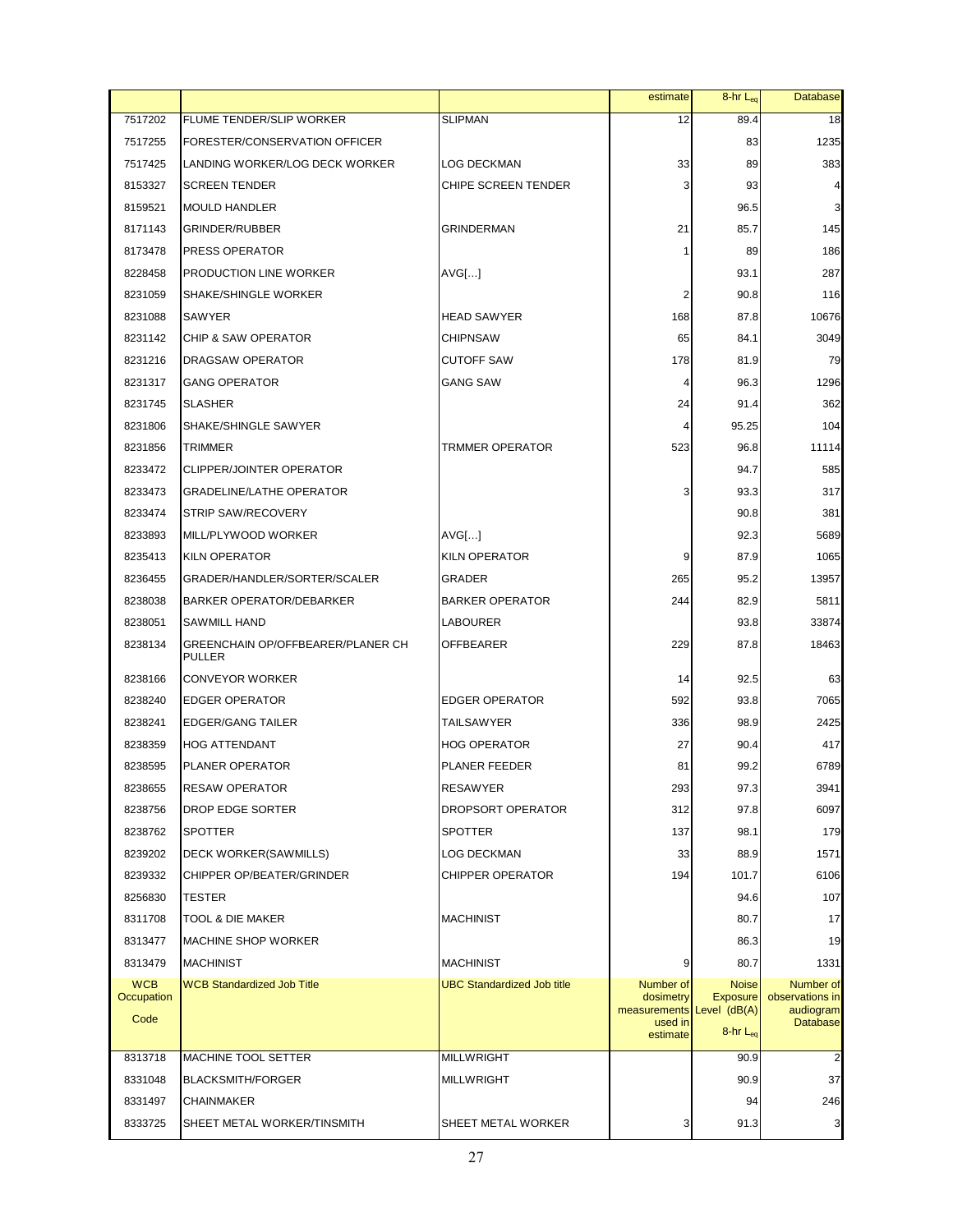| 20<br>3951<br>8335917<br>WELDER<br>WELDER<br>87.4<br>8339708<br>SAWMAKER/SAWSMITH<br><b>SAWFILER</b><br>90.5<br>34<br>WIRE ROPE WORKER<br>WIRE-TIE<br>7<br>86.3<br>13<br>8339925<br>SAWFILER (EXCL FITTER)<br>41<br>8393707<br><b>FILER/FITTER</b><br>90.5<br>7760<br>8513497<br><b>AUTO BODY SHOP WORKER</b><br>84.5<br>1<br><b>MECHANIC</b><br>8<br>82.8<br>667<br>8523492<br>MECHANIC (AUTO, BOAT, GAS, CHAINSAW)<br>20<br><b>BENCH HAND</b><br>90.6<br>859<br>8549046<br><b>BENCHMAN</b><br>8549931<br><b>WOODWORKER</b><br><b>CARPENTER</b><br>87.3<br>141<br>8573894<br>93<br>19<br><b>TIREPERSON</b><br><b>MACHINE OPERATOR</b><br>93.9<br>8579478<br>AVGI<br>1146<br>8584492<br><b>HEAVY DUTY MECHANIC</b><br><b>MECHANIC</b><br>8<br>82.8<br>4769<br>59<br><b>MILLWRIGHT</b><br><b>MILLWRIGHT</b><br>90.9<br>20048<br>8584505<br>WIPER/OILER/GREASER<br>OILER<br>10<br>88.8<br>2645<br>8589556<br>8592397<br>11<br>JOINER<br>95<br>SPRAY BOOTH OPERATOR<br>95.2<br>470<br>8595017<br>GRADER<br>90.3<br>143<br>8595575<br>PAINTER (BRUSH)<br><b>LABOURER</b><br>8715423<br><b>LABOURER</b><br>93.8<br>2380<br>4<br>105<br>8719393<br>JACKHAMMER OPERATOR<br>4<br>8733243<br><b>ELECTRICIAN</b><br>26<br>88<br>6810<br>ELECTRICIAN (INCL. HELPER; APPRENTICE)<br>$\overline{2}$<br>8780768<br><b>STEAMFITTER</b><br><b>PIPEFITER</b><br>90.5<br>28<br>9<br>8781121<br><b>CARPENTER</b><br><b>CARPENTER</b><br>87.3<br>1806<br>$\overline{2}$<br>8791591<br>SPRINKLER FITTER/PIPEFITTER<br><b>PIPEFITTER</b><br>90.5<br>1122<br>9130811<br>YARDMASTER<br>YARD WORKER<br>3<br>81.6<br><b>TRAIN DRIVER</b><br>85.9<br>9<br>9131444<br>ENGINEER(LOCOMOTIVE)<br>4<br><b>ENGINE WORKER</b><br><b>MECHANIC</b><br>82.8<br>42<br>9131514<br><b>FORKLIFT</b><br>9139119<br><b>UNLOADER</b><br>90.1<br>58<br>CAPTAIN (MARINE)<br><b>BOAT OPERATOR</b><br>67<br>90.8<br>163<br>9151054<br>9151201<br><b>BOAT OPERATOR</b><br>67<br>90.8<br>55<br>MARINE DECK WORKER(DECK<br>OFFICER, SEAMAN)<br>9159053<br>DOZER/BOOM BOAT OPERATOR<br><b>BOAT OPERATOR</b><br>67<br>90.7<br>1384<br>9159201<br><b>BARGER/SCOW TENDER</b><br><b>SCOWMAN</b><br>9<br>81.8<br>269<br>85.8<br>9175860<br><b>TRUCK DRIVER</b><br>2012<br><b>TRUCK DRIVER</b><br>Δ<br>$\mathbf{1}$<br>9193676<br><b>PAINTER</b><br>87<br>29<br>9238051<br><b>CAR BLOCKER</b><br>88<br>395<br>9238187<br><b>CANT HOOK WORKER</b><br><b>EDGER/GANG TAILER</b><br>98.9<br>270<br>9311361<br><b>HOIST/WINCH OPERATOR</b><br><b>HOIST OPERATOR</b><br>24<br>95.2<br>2036<br><b>WCB</b><br><b>WCB Standardized Job Title</b><br><b>UBC Standardized Job title</b><br>Number of<br><b>Noise</b><br>Number of<br>Occupation<br>dosimetry<br><b>Exposure</b><br>observations in<br>measurements Level (dB(A)<br>audiogram<br>Code<br>used in<br><b>Database</b><br>$8-hr$ $L_{eq}$<br>estimate<br>9311362<br><b>CRANE CHASER/SLINGER</b><br>5<br>82.6<br>112<br>9313214<br>WHARF WORKER/LONGSHORE WORKER<br>YARD WORKER<br>81.6<br>111<br>9313227<br>94<br>15<br><b>DUMPER</b><br>1<br>9313801<br><b>SWAMPER</b><br>8<br>90.2<br>470<br>9313908<br><b>WAREHOUSE WORKER</b><br>2<br>75<br>318<br>9315119<br>TANK FARM OP/CAR LOADER (INCL. RAIL)<br>6<br>81.2<br>399<br>9315124<br>FRONT END LOADER/FORKLIFT OPERATOR<br><b>FORKLIFT</b><br>141<br>90.1<br>23819 | 8333726 | <b>ASSEMBLER</b> |                     |    | 92.3 | 9    |
|---------------------------------------------------------------------------------------------------------------------------------------------------------------------------------------------------------------------------------------------------------------------------------------------------------------------------------------------------------------------------------------------------------------------------------------------------------------------------------------------------------------------------------------------------------------------------------------------------------------------------------------------------------------------------------------------------------------------------------------------------------------------------------------------------------------------------------------------------------------------------------------------------------------------------------------------------------------------------------------------------------------------------------------------------------------------------------------------------------------------------------------------------------------------------------------------------------------------------------------------------------------------------------------------------------------------------------------------------------------------------------------------------------------------------------------------------------------------------------------------------------------------------------------------------------------------------------------------------------------------------------------------------------------------------------------------------------------------------------------------------------------------------------------------------------------------------------------------------------------------------------------------------------------------------------------------------------------------------------------------------------------------------------------------------------------------------------------------------------------------------------------------------------------------------------------------------------------------------------------------------------------------------------------------------------------------------------------------------------------------------------------------------------------------------------------------------------------------------------------------------------------------------------------------------------------------------------------------------------------------------------------------------------------------------------------------------------------------------------------------------------------------------------------------------------------------------------------------------------------------------------------------------------------------------------------------------------------------------------------------------------------------------------------------------------------------------------------------------------------------------------------------------------------------------------------------------------------------------------------------------------------------------------------------------------------|---------|------------------|---------------------|----|------|------|
|                                                                                                                                                                                                                                                                                                                                                                                                                                                                                                                                                                                                                                                                                                                                                                                                                                                                                                                                                                                                                                                                                                                                                                                                                                                                                                                                                                                                                                                                                                                                                                                                                                                                                                                                                                                                                                                                                                                                                                                                                                                                                                                                                                                                                                                                                                                                                                                                                                                                                                                                                                                                                                                                                                                                                                                                                                                                                                                                                                                                                                                                                                                                                                                                                                                                                                               |         |                  |                     |    |      |      |
|                                                                                                                                                                                                                                                                                                                                                                                                                                                                                                                                                                                                                                                                                                                                                                                                                                                                                                                                                                                                                                                                                                                                                                                                                                                                                                                                                                                                                                                                                                                                                                                                                                                                                                                                                                                                                                                                                                                                                                                                                                                                                                                                                                                                                                                                                                                                                                                                                                                                                                                                                                                                                                                                                                                                                                                                                                                                                                                                                                                                                                                                                                                                                                                                                                                                                                               |         |                  |                     |    |      |      |
|                                                                                                                                                                                                                                                                                                                                                                                                                                                                                                                                                                                                                                                                                                                                                                                                                                                                                                                                                                                                                                                                                                                                                                                                                                                                                                                                                                                                                                                                                                                                                                                                                                                                                                                                                                                                                                                                                                                                                                                                                                                                                                                                                                                                                                                                                                                                                                                                                                                                                                                                                                                                                                                                                                                                                                                                                                                                                                                                                                                                                                                                                                                                                                                                                                                                                                               |         |                  |                     |    |      |      |
|                                                                                                                                                                                                                                                                                                                                                                                                                                                                                                                                                                                                                                                                                                                                                                                                                                                                                                                                                                                                                                                                                                                                                                                                                                                                                                                                                                                                                                                                                                                                                                                                                                                                                                                                                                                                                                                                                                                                                                                                                                                                                                                                                                                                                                                                                                                                                                                                                                                                                                                                                                                                                                                                                                                                                                                                                                                                                                                                                                                                                                                                                                                                                                                                                                                                                                               |         |                  |                     |    |      |      |
|                                                                                                                                                                                                                                                                                                                                                                                                                                                                                                                                                                                                                                                                                                                                                                                                                                                                                                                                                                                                                                                                                                                                                                                                                                                                                                                                                                                                                                                                                                                                                                                                                                                                                                                                                                                                                                                                                                                                                                                                                                                                                                                                                                                                                                                                                                                                                                                                                                                                                                                                                                                                                                                                                                                                                                                                                                                                                                                                                                                                                                                                                                                                                                                                                                                                                                               |         |                  |                     |    |      |      |
|                                                                                                                                                                                                                                                                                                                                                                                                                                                                                                                                                                                                                                                                                                                                                                                                                                                                                                                                                                                                                                                                                                                                                                                                                                                                                                                                                                                                                                                                                                                                                                                                                                                                                                                                                                                                                                                                                                                                                                                                                                                                                                                                                                                                                                                                                                                                                                                                                                                                                                                                                                                                                                                                                                                                                                                                                                                                                                                                                                                                                                                                                                                                                                                                                                                                                                               |         |                  |                     |    |      |      |
|                                                                                                                                                                                                                                                                                                                                                                                                                                                                                                                                                                                                                                                                                                                                                                                                                                                                                                                                                                                                                                                                                                                                                                                                                                                                                                                                                                                                                                                                                                                                                                                                                                                                                                                                                                                                                                                                                                                                                                                                                                                                                                                                                                                                                                                                                                                                                                                                                                                                                                                                                                                                                                                                                                                                                                                                                                                                                                                                                                                                                                                                                                                                                                                                                                                                                                               |         |                  |                     |    |      |      |
|                                                                                                                                                                                                                                                                                                                                                                                                                                                                                                                                                                                                                                                                                                                                                                                                                                                                                                                                                                                                                                                                                                                                                                                                                                                                                                                                                                                                                                                                                                                                                                                                                                                                                                                                                                                                                                                                                                                                                                                                                                                                                                                                                                                                                                                                                                                                                                                                                                                                                                                                                                                                                                                                                                                                                                                                                                                                                                                                                                                                                                                                                                                                                                                                                                                                                                               |         |                  |                     |    |      |      |
|                                                                                                                                                                                                                                                                                                                                                                                                                                                                                                                                                                                                                                                                                                                                                                                                                                                                                                                                                                                                                                                                                                                                                                                                                                                                                                                                                                                                                                                                                                                                                                                                                                                                                                                                                                                                                                                                                                                                                                                                                                                                                                                                                                                                                                                                                                                                                                                                                                                                                                                                                                                                                                                                                                                                                                                                                                                                                                                                                                                                                                                                                                                                                                                                                                                                                                               |         |                  |                     |    |      |      |
|                                                                                                                                                                                                                                                                                                                                                                                                                                                                                                                                                                                                                                                                                                                                                                                                                                                                                                                                                                                                                                                                                                                                                                                                                                                                                                                                                                                                                                                                                                                                                                                                                                                                                                                                                                                                                                                                                                                                                                                                                                                                                                                                                                                                                                                                                                                                                                                                                                                                                                                                                                                                                                                                                                                                                                                                                                                                                                                                                                                                                                                                                                                                                                                                                                                                                                               |         |                  |                     |    |      |      |
|                                                                                                                                                                                                                                                                                                                                                                                                                                                                                                                                                                                                                                                                                                                                                                                                                                                                                                                                                                                                                                                                                                                                                                                                                                                                                                                                                                                                                                                                                                                                                                                                                                                                                                                                                                                                                                                                                                                                                                                                                                                                                                                                                                                                                                                                                                                                                                                                                                                                                                                                                                                                                                                                                                                                                                                                                                                                                                                                                                                                                                                                                                                                                                                                                                                                                                               |         |                  |                     |    |      |      |
|                                                                                                                                                                                                                                                                                                                                                                                                                                                                                                                                                                                                                                                                                                                                                                                                                                                                                                                                                                                                                                                                                                                                                                                                                                                                                                                                                                                                                                                                                                                                                                                                                                                                                                                                                                                                                                                                                                                                                                                                                                                                                                                                                                                                                                                                                                                                                                                                                                                                                                                                                                                                                                                                                                                                                                                                                                                                                                                                                                                                                                                                                                                                                                                                                                                                                                               |         |                  |                     |    |      |      |
|                                                                                                                                                                                                                                                                                                                                                                                                                                                                                                                                                                                                                                                                                                                                                                                                                                                                                                                                                                                                                                                                                                                                                                                                                                                                                                                                                                                                                                                                                                                                                                                                                                                                                                                                                                                                                                                                                                                                                                                                                                                                                                                                                                                                                                                                                                                                                                                                                                                                                                                                                                                                                                                                                                                                                                                                                                                                                                                                                                                                                                                                                                                                                                                                                                                                                                               |         |                  |                     |    |      |      |
|                                                                                                                                                                                                                                                                                                                                                                                                                                                                                                                                                                                                                                                                                                                                                                                                                                                                                                                                                                                                                                                                                                                                                                                                                                                                                                                                                                                                                                                                                                                                                                                                                                                                                                                                                                                                                                                                                                                                                                                                                                                                                                                                                                                                                                                                                                                                                                                                                                                                                                                                                                                                                                                                                                                                                                                                                                                                                                                                                                                                                                                                                                                                                                                                                                                                                                               |         |                  |                     |    |      |      |
|                                                                                                                                                                                                                                                                                                                                                                                                                                                                                                                                                                                                                                                                                                                                                                                                                                                                                                                                                                                                                                                                                                                                                                                                                                                                                                                                                                                                                                                                                                                                                                                                                                                                                                                                                                                                                                                                                                                                                                                                                                                                                                                                                                                                                                                                                                                                                                                                                                                                                                                                                                                                                                                                                                                                                                                                                                                                                                                                                                                                                                                                                                                                                                                                                                                                                                               |         |                  |                     |    |      |      |
|                                                                                                                                                                                                                                                                                                                                                                                                                                                                                                                                                                                                                                                                                                                                                                                                                                                                                                                                                                                                                                                                                                                                                                                                                                                                                                                                                                                                                                                                                                                                                                                                                                                                                                                                                                                                                                                                                                                                                                                                                                                                                                                                                                                                                                                                                                                                                                                                                                                                                                                                                                                                                                                                                                                                                                                                                                                                                                                                                                                                                                                                                                                                                                                                                                                                                                               |         |                  |                     |    |      |      |
|                                                                                                                                                                                                                                                                                                                                                                                                                                                                                                                                                                                                                                                                                                                                                                                                                                                                                                                                                                                                                                                                                                                                                                                                                                                                                                                                                                                                                                                                                                                                                                                                                                                                                                                                                                                                                                                                                                                                                                                                                                                                                                                                                                                                                                                                                                                                                                                                                                                                                                                                                                                                                                                                                                                                                                                                                                                                                                                                                                                                                                                                                                                                                                                                                                                                                                               |         |                  |                     |    |      |      |
|                                                                                                                                                                                                                                                                                                                                                                                                                                                                                                                                                                                                                                                                                                                                                                                                                                                                                                                                                                                                                                                                                                                                                                                                                                                                                                                                                                                                                                                                                                                                                                                                                                                                                                                                                                                                                                                                                                                                                                                                                                                                                                                                                                                                                                                                                                                                                                                                                                                                                                                                                                                                                                                                                                                                                                                                                                                                                                                                                                                                                                                                                                                                                                                                                                                                                                               |         |                  |                     |    |      |      |
|                                                                                                                                                                                                                                                                                                                                                                                                                                                                                                                                                                                                                                                                                                                                                                                                                                                                                                                                                                                                                                                                                                                                                                                                                                                                                                                                                                                                                                                                                                                                                                                                                                                                                                                                                                                                                                                                                                                                                                                                                                                                                                                                                                                                                                                                                                                                                                                                                                                                                                                                                                                                                                                                                                                                                                                                                                                                                                                                                                                                                                                                                                                                                                                                                                                                                                               |         |                  |                     |    |      |      |
|                                                                                                                                                                                                                                                                                                                                                                                                                                                                                                                                                                                                                                                                                                                                                                                                                                                                                                                                                                                                                                                                                                                                                                                                                                                                                                                                                                                                                                                                                                                                                                                                                                                                                                                                                                                                                                                                                                                                                                                                                                                                                                                                                                                                                                                                                                                                                                                                                                                                                                                                                                                                                                                                                                                                                                                                                                                                                                                                                                                                                                                                                                                                                                                                                                                                                                               |         |                  |                     |    |      |      |
|                                                                                                                                                                                                                                                                                                                                                                                                                                                                                                                                                                                                                                                                                                                                                                                                                                                                                                                                                                                                                                                                                                                                                                                                                                                                                                                                                                                                                                                                                                                                                                                                                                                                                                                                                                                                                                                                                                                                                                                                                                                                                                                                                                                                                                                                                                                                                                                                                                                                                                                                                                                                                                                                                                                                                                                                                                                                                                                                                                                                                                                                                                                                                                                                                                                                                                               |         |                  |                     |    |      |      |
|                                                                                                                                                                                                                                                                                                                                                                                                                                                                                                                                                                                                                                                                                                                                                                                                                                                                                                                                                                                                                                                                                                                                                                                                                                                                                                                                                                                                                                                                                                                                                                                                                                                                                                                                                                                                                                                                                                                                                                                                                                                                                                                                                                                                                                                                                                                                                                                                                                                                                                                                                                                                                                                                                                                                                                                                                                                                                                                                                                                                                                                                                                                                                                                                                                                                                                               |         |                  |                     |    |      |      |
|                                                                                                                                                                                                                                                                                                                                                                                                                                                                                                                                                                                                                                                                                                                                                                                                                                                                                                                                                                                                                                                                                                                                                                                                                                                                                                                                                                                                                                                                                                                                                                                                                                                                                                                                                                                                                                                                                                                                                                                                                                                                                                                                                                                                                                                                                                                                                                                                                                                                                                                                                                                                                                                                                                                                                                                                                                                                                                                                                                                                                                                                                                                                                                                                                                                                                                               |         |                  |                     |    |      |      |
|                                                                                                                                                                                                                                                                                                                                                                                                                                                                                                                                                                                                                                                                                                                                                                                                                                                                                                                                                                                                                                                                                                                                                                                                                                                                                                                                                                                                                                                                                                                                                                                                                                                                                                                                                                                                                                                                                                                                                                                                                                                                                                                                                                                                                                                                                                                                                                                                                                                                                                                                                                                                                                                                                                                                                                                                                                                                                                                                                                                                                                                                                                                                                                                                                                                                                                               |         |                  |                     |    |      |      |
|                                                                                                                                                                                                                                                                                                                                                                                                                                                                                                                                                                                                                                                                                                                                                                                                                                                                                                                                                                                                                                                                                                                                                                                                                                                                                                                                                                                                                                                                                                                                                                                                                                                                                                                                                                                                                                                                                                                                                                                                                                                                                                                                                                                                                                                                                                                                                                                                                                                                                                                                                                                                                                                                                                                                                                                                                                                                                                                                                                                                                                                                                                                                                                                                                                                                                                               |         |                  |                     |    |      |      |
|                                                                                                                                                                                                                                                                                                                                                                                                                                                                                                                                                                                                                                                                                                                                                                                                                                                                                                                                                                                                                                                                                                                                                                                                                                                                                                                                                                                                                                                                                                                                                                                                                                                                                                                                                                                                                                                                                                                                                                                                                                                                                                                                                                                                                                                                                                                                                                                                                                                                                                                                                                                                                                                                                                                                                                                                                                                                                                                                                                                                                                                                                                                                                                                                                                                                                                               |         |                  |                     |    |      |      |
|                                                                                                                                                                                                                                                                                                                                                                                                                                                                                                                                                                                                                                                                                                                                                                                                                                                                                                                                                                                                                                                                                                                                                                                                                                                                                                                                                                                                                                                                                                                                                                                                                                                                                                                                                                                                                                                                                                                                                                                                                                                                                                                                                                                                                                                                                                                                                                                                                                                                                                                                                                                                                                                                                                                                                                                                                                                                                                                                                                                                                                                                                                                                                                                                                                                                                                               |         |                  |                     |    |      |      |
|                                                                                                                                                                                                                                                                                                                                                                                                                                                                                                                                                                                                                                                                                                                                                                                                                                                                                                                                                                                                                                                                                                                                                                                                                                                                                                                                                                                                                                                                                                                                                                                                                                                                                                                                                                                                                                                                                                                                                                                                                                                                                                                                                                                                                                                                                                                                                                                                                                                                                                                                                                                                                                                                                                                                                                                                                                                                                                                                                                                                                                                                                                                                                                                                                                                                                                               |         |                  |                     |    |      |      |
|                                                                                                                                                                                                                                                                                                                                                                                                                                                                                                                                                                                                                                                                                                                                                                                                                                                                                                                                                                                                                                                                                                                                                                                                                                                                                                                                                                                                                                                                                                                                                                                                                                                                                                                                                                                                                                                                                                                                                                                                                                                                                                                                                                                                                                                                                                                                                                                                                                                                                                                                                                                                                                                                                                                                                                                                                                                                                                                                                                                                                                                                                                                                                                                                                                                                                                               |         |                  |                     |    |      |      |
|                                                                                                                                                                                                                                                                                                                                                                                                                                                                                                                                                                                                                                                                                                                                                                                                                                                                                                                                                                                                                                                                                                                                                                                                                                                                                                                                                                                                                                                                                                                                                                                                                                                                                                                                                                                                                                                                                                                                                                                                                                                                                                                                                                                                                                                                                                                                                                                                                                                                                                                                                                                                                                                                                                                                                                                                                                                                                                                                                                                                                                                                                                                                                                                                                                                                                                               |         |                  |                     |    |      |      |
|                                                                                                                                                                                                                                                                                                                                                                                                                                                                                                                                                                                                                                                                                                                                                                                                                                                                                                                                                                                                                                                                                                                                                                                                                                                                                                                                                                                                                                                                                                                                                                                                                                                                                                                                                                                                                                                                                                                                                                                                                                                                                                                                                                                                                                                                                                                                                                                                                                                                                                                                                                                                                                                                                                                                                                                                                                                                                                                                                                                                                                                                                                                                                                                                                                                                                                               |         |                  |                     |    |      |      |
|                                                                                                                                                                                                                                                                                                                                                                                                                                                                                                                                                                                                                                                                                                                                                                                                                                                                                                                                                                                                                                                                                                                                                                                                                                                                                                                                                                                                                                                                                                                                                                                                                                                                                                                                                                                                                                                                                                                                                                                                                                                                                                                                                                                                                                                                                                                                                                                                                                                                                                                                                                                                                                                                                                                                                                                                                                                                                                                                                                                                                                                                                                                                                                                                                                                                                                               |         |                  |                     |    |      |      |
|                                                                                                                                                                                                                                                                                                                                                                                                                                                                                                                                                                                                                                                                                                                                                                                                                                                                                                                                                                                                                                                                                                                                                                                                                                                                                                                                                                                                                                                                                                                                                                                                                                                                                                                                                                                                                                                                                                                                                                                                                                                                                                                                                                                                                                                                                                                                                                                                                                                                                                                                                                                                                                                                                                                                                                                                                                                                                                                                                                                                                                                                                                                                                                                                                                                                                                               |         |                  |                     |    |      |      |
|                                                                                                                                                                                                                                                                                                                                                                                                                                                                                                                                                                                                                                                                                                                                                                                                                                                                                                                                                                                                                                                                                                                                                                                                                                                                                                                                                                                                                                                                                                                                                                                                                                                                                                                                                                                                                                                                                                                                                                                                                                                                                                                                                                                                                                                                                                                                                                                                                                                                                                                                                                                                                                                                                                                                                                                                                                                                                                                                                                                                                                                                                                                                                                                                                                                                                                               |         |                  |                     |    |      |      |
|                                                                                                                                                                                                                                                                                                                                                                                                                                                                                                                                                                                                                                                                                                                                                                                                                                                                                                                                                                                                                                                                                                                                                                                                                                                                                                                                                                                                                                                                                                                                                                                                                                                                                                                                                                                                                                                                                                                                                                                                                                                                                                                                                                                                                                                                                                                                                                                                                                                                                                                                                                                                                                                                                                                                                                                                                                                                                                                                                                                                                                                                                                                                                                                                                                                                                                               |         |                  |                     |    |      |      |
|                                                                                                                                                                                                                                                                                                                                                                                                                                                                                                                                                                                                                                                                                                                                                                                                                                                                                                                                                                                                                                                                                                                                                                                                                                                                                                                                                                                                                                                                                                                                                                                                                                                                                                                                                                                                                                                                                                                                                                                                                                                                                                                                                                                                                                                                                                                                                                                                                                                                                                                                                                                                                                                                                                                                                                                                                                                                                                                                                                                                                                                                                                                                                                                                                                                                                                               |         |                  |                     |    |      |      |
|                                                                                                                                                                                                                                                                                                                                                                                                                                                                                                                                                                                                                                                                                                                                                                                                                                                                                                                                                                                                                                                                                                                                                                                                                                                                                                                                                                                                                                                                                                                                                                                                                                                                                                                                                                                                                                                                                                                                                                                                                                                                                                                                                                                                                                                                                                                                                                                                                                                                                                                                                                                                                                                                                                                                                                                                                                                                                                                                                                                                                                                                                                                                                                                                                                                                                                               |         |                  |                     |    |      |      |
|                                                                                                                                                                                                                                                                                                                                                                                                                                                                                                                                                                                                                                                                                                                                                                                                                                                                                                                                                                                                                                                                                                                                                                                                                                                                                                                                                                                                                                                                                                                                                                                                                                                                                                                                                                                                                                                                                                                                                                                                                                                                                                                                                                                                                                                                                                                                                                                                                                                                                                                                                                                                                                                                                                                                                                                                                                                                                                                                                                                                                                                                                                                                                                                                                                                                                                               |         |                  |                     |    |      |      |
|                                                                                                                                                                                                                                                                                                                                                                                                                                                                                                                                                                                                                                                                                                                                                                                                                                                                                                                                                                                                                                                                                                                                                                                                                                                                                                                                                                                                                                                                                                                                                                                                                                                                                                                                                                                                                                                                                                                                                                                                                                                                                                                                                                                                                                                                                                                                                                                                                                                                                                                                                                                                                                                                                                                                                                                                                                                                                                                                                                                                                                                                                                                                                                                                                                                                                                               |         |                  |                     |    |      |      |
|                                                                                                                                                                                                                                                                                                                                                                                                                                                                                                                                                                                                                                                                                                                                                                                                                                                                                                                                                                                                                                                                                                                                                                                                                                                                                                                                                                                                                                                                                                                                                                                                                                                                                                                                                                                                                                                                                                                                                                                                                                                                                                                                                                                                                                                                                                                                                                                                                                                                                                                                                                                                                                                                                                                                                                                                                                                                                                                                                                                                                                                                                                                                                                                                                                                                                                               |         |                  |                     |    |      |      |
|                                                                                                                                                                                                                                                                                                                                                                                                                                                                                                                                                                                                                                                                                                                                                                                                                                                                                                                                                                                                                                                                                                                                                                                                                                                                                                                                                                                                                                                                                                                                                                                                                                                                                                                                                                                                                                                                                                                                                                                                                                                                                                                                                                                                                                                                                                                                                                                                                                                                                                                                                                                                                                                                                                                                                                                                                                                                                                                                                                                                                                                                                                                                                                                                                                                                                                               |         |                  |                     |    |      |      |
|                                                                                                                                                                                                                                                                                                                                                                                                                                                                                                                                                                                                                                                                                                                                                                                                                                                                                                                                                                                                                                                                                                                                                                                                                                                                                                                                                                                                                                                                                                                                                                                                                                                                                                                                                                                                                                                                                                                                                                                                                                                                                                                                                                                                                                                                                                                                                                                                                                                                                                                                                                                                                                                                                                                                                                                                                                                                                                                                                                                                                                                                                                                                                                                                                                                                                                               |         |                  |                     |    |      |      |
|                                                                                                                                                                                                                                                                                                                                                                                                                                                                                                                                                                                                                                                                                                                                                                                                                                                                                                                                                                                                                                                                                                                                                                                                                                                                                                                                                                                                                                                                                                                                                                                                                                                                                                                                                                                                                                                                                                                                                                                                                                                                                                                                                                                                                                                                                                                                                                                                                                                                                                                                                                                                                                                                                                                                                                                                                                                                                                                                                                                                                                                                                                                                                                                                                                                                                                               |         |                  |                     |    |      |      |
|                                                                                                                                                                                                                                                                                                                                                                                                                                                                                                                                                                                                                                                                                                                                                                                                                                                                                                                                                                                                                                                                                                                                                                                                                                                                                                                                                                                                                                                                                                                                                                                                                                                                                                                                                                                                                                                                                                                                                                                                                                                                                                                                                                                                                                                                                                                                                                                                                                                                                                                                                                                                                                                                                                                                                                                                                                                                                                                                                                                                                                                                                                                                                                                                                                                                                                               |         |                  |                     |    |      |      |
|                                                                                                                                                                                                                                                                                                                                                                                                                                                                                                                                                                                                                                                                                                                                                                                                                                                                                                                                                                                                                                                                                                                                                                                                                                                                                                                                                                                                                                                                                                                                                                                                                                                                                                                                                                                                                                                                                                                                                                                                                                                                                                                                                                                                                                                                                                                                                                                                                                                                                                                                                                                                                                                                                                                                                                                                                                                                                                                                                                                                                                                                                                                                                                                                                                                                                                               |         |                  |                     |    |      |      |
| OP/HEAVY(DOZER.CAT.BACKHOE.CRANE)                                                                                                                                                                                                                                                                                                                                                                                                                                                                                                                                                                                                                                                                                                                                                                                                                                                                                                                                                                                                                                                                                                                                                                                                                                                                                                                                                                                                                                                                                                                                                                                                                                                                                                                                                                                                                                                                                                                                                                                                                                                                                                                                                                                                                                                                                                                                                                                                                                                                                                                                                                                                                                                                                                                                                                                                                                                                                                                                                                                                                                                                                                                                                                                                                                                                             | 9315126 | <b>EQUIP</b>     | <b>CAT OPERATOR</b> | 65 | 90.6 | 3739 |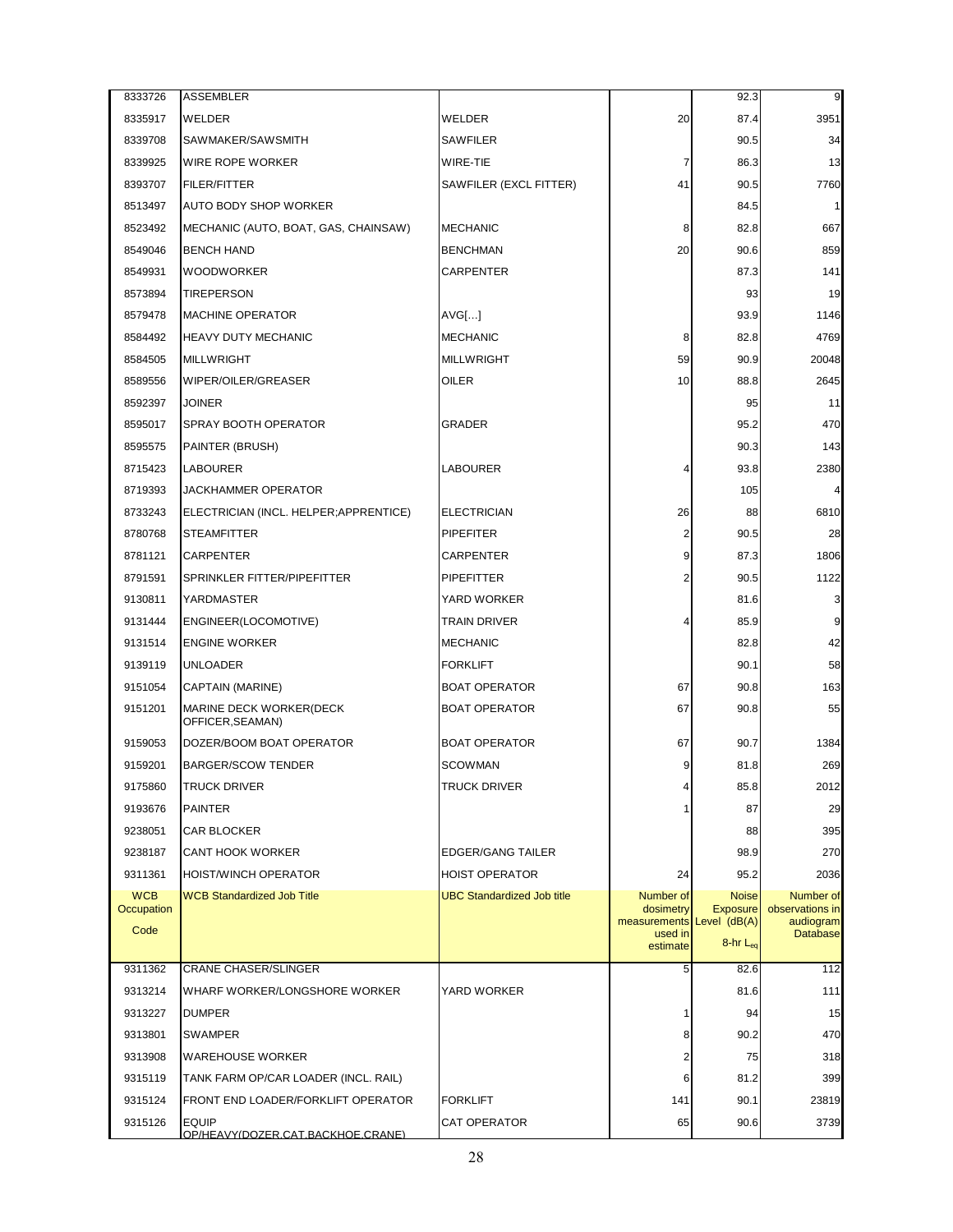|         | OP/HEAVY(DOZER,CAT,BACKHOE,CRANE)                            |                         |     |      |       |
|---------|--------------------------------------------------------------|-------------------------|-----|------|-------|
| 9315457 | AUTOSTACKER OP (SM;PM)                                       | STACKER OPERATOR        | 147 | 92   | 5153  |
| 9317101 | BAGGER/WRAPPER/TIEUP/BUNDLER/STRAP/BA IPACKAGE PRESS<br>LER. |                         | 21  | 85.8 | 4539  |
| 9317422 | LABELLER/PACKER                                              |                         |     | 82.5 | 684   |
| 9318457 | <b>LUMBER PILER</b>                                          | <b>OFFBEARER</b>        | 229 | 87.8 | 10269 |
| 9319119 | LOADER (BY HAND)                                             |                         |     | 81.5 | 2051  |
| 9393707 | <b>SAW FILER</b>                                             | <b>SAWFILER</b>         | 41  | 90.5 | 1230  |
| 9539247 | FIREPERSON/STATION.ENGINEER(POWER<br>PLANT)                  | POWER HOUSE MAINTENANCE | 15  | 82.7 | 1778  |
| 9910390 | CHARGEHAND/SUPERVISOR/FOREMAN                                | <b>FOREMAN</b>          | 59  | 90.3 | 14221 |
| 9910518 | MANAGER/SUPERINTENDENT/WARDEN                                | MANAGER/SUPERINTENDENT  | 19  | 88.2 | 1293  |
| 9918949 | YARD WORKER                                                  |                         |     | 81.6 | 291   |
| 9999999 | <b>NO NOISE</b>                                              |                         |     | 75   | 7838  |